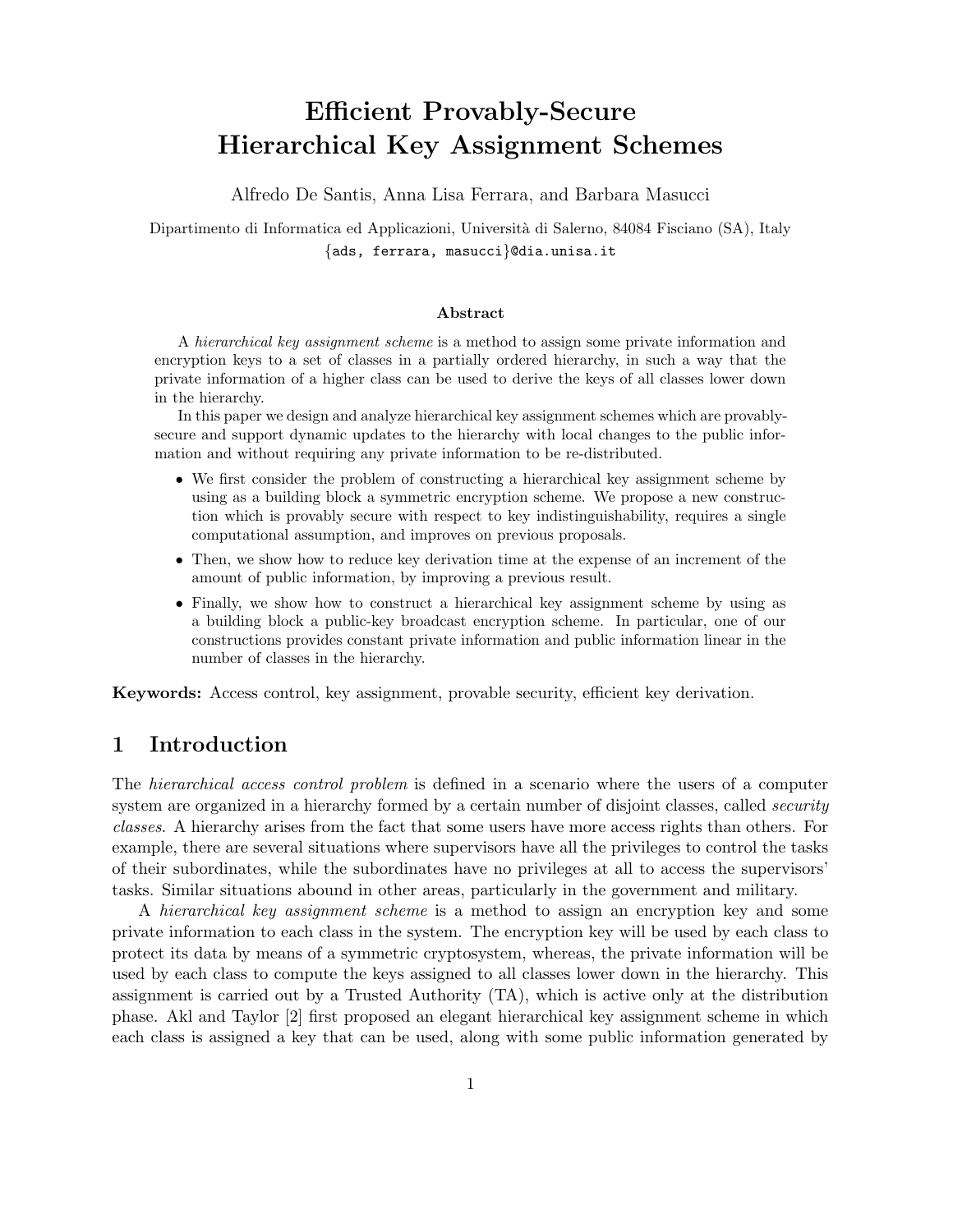the TA, to compute the key assigned to any class lower down in the hierarchy. Subsequently, many researchers have proposed different schemes that either have better performances or allow insertions and deletions of classes in the hierarchy (e.g.,  $[4, 21, 23, 27, 28, 29, 31]$ ). A detailed classification of many schemes in the literature has been recently provided by Crampton et al. [13], according to several parameters, such as the memory requirements for public and private information, the complexity of key derivation, the complexity of handling dynamic updates to the hierarchy, and the resistance to collusive attacks. Atallah et al. [4] first addressed the problem of formalizing security requirements for hierarchical key assignment schemes. They proposed a first construction based on pseudorandom functions and a second one requiring the use of a symmetric encryption scheme secure against chosen-ciphertext attacks. Their constructions also manage with dynamic changes to the hierarchy, such as insertion and deletion of classes.

In this paper we design and analyze hierarchical key assignment schemes which are provablysecure and efficient. We consider security with respect to key indistinguishability, which corresponds to the requirement that an adversary is not able to learn any information about a key that it should not have access to, i.e., it is not able to distinguish it from a random string having the same length. We propose two constructions for hierarchical key assignment schemes. Both constructions support updates to the access hierarchy with local changes to the public information and without requiring any private information to be re-distributed. The first construction, which is based on symmetric encryption schemes, is simpler than the one proposed by Atallah et al. [4], requires a single computational assumption, and offers more efficient procedures for key derivation and key updates. We also focus on improving efficiency of key derivation in hierarchical key assignment schemes. Such a problem has been recently considered by Atallah et al. [4, 5], who proposed two different techniques requiring an increment of public information. We show how to further reduce key derivation time by improving one of their techniques. Finally, we show how to construct a hierarchical key assignment scheme by using only a public-key broadcast encryption scheme. In particular, by plugging in the scheme proposed by Boneh et al. [9] we obtain a hierarchical key assignment scheme offering constant private information and public information linear in the number of classes.

The paper is organized as follows: in Section 2 we review the definition of hierarchical key assignment schemes. In Section 3 we show how to construct a hierarchical key assignment scheme using as a building block a symmetric encryption scheme, whereas, in Section 4 we consider the problem of reducing the number of steps required to perform key derivation in hierarchical key assignment schemes. In Section 5 we show a construction based on public-key broadcast encryption schemes. In Section 6 we conclude the paper by showing a comparison between our constructions and previous work.

# 2 Hierarchical Key Assignment Schemes

Consider a set of users divided into a number of disjoint classes, called security classes. A security class can represent a person, a department, or a user group in an organization. A binary relation  $\preceq$  that partially orders the set of classes V is defined in accordance with authority, position, or power of each class in V. The poset  $(V, \preceq)$  is called a *partially ordered hierarchy*. For any two classes u and v, the notation  $u \preceq v$  is used to indicate that the users in v can access u's data. Clearly, since v can access its own data, it holds that  $v \preceq v$ , for any  $v \in V$ . We denote by  $A_v$  the set  $\{u \in V : u \leq v\}$ , for any  $v \in V$ . The partially ordered hierarchy  $(V, \preceq)$  can be represented by the directed graph  $G^* = (V, E^*)$ , where each class corresponds to a vertex in the graph and there is an edge from class v to class u if and only if  $u \preceq v$ . We denote by  $G = (V, E)$  the minimal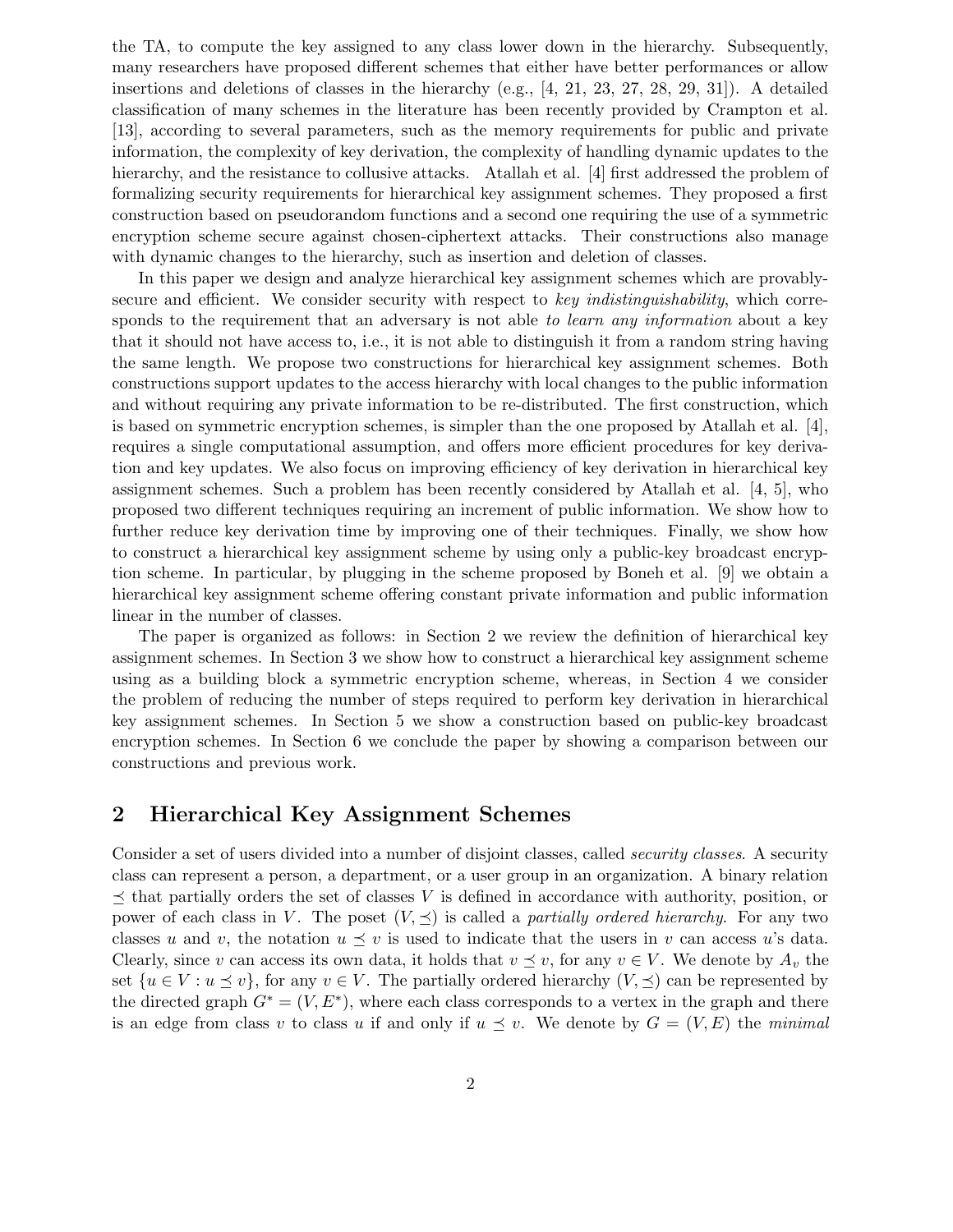representation of the graph  $G^*$ , that is, the directed acyclic graph corresponding to the transitive and reflexive reduction of the graph  $G^* = (V, E^*)$ . Such a graph G has the same transitive and reflexive closure of  $G^*$ , i.e., there is a path (of length greater than or equal to zero) from v to u in G if and only if there is the edge  $(v, u)$  in  $E^*$ . Aho et al. [1] showed that every directed graph has a transitive reduction which can be computed in polynomial time and that such a reduction is unique for directed acyclic graphs. In the following we denote by  $\Gamma$  a family of graphs corresponding to partially ordered hierarchies. In the following we denote by  $\Gamma$  a family of graphs corresponding to partially ordered hierarchies. For example, Γ could be the family of the rooted trees, the family of the d-dimensional hierarchies [31, 5], etc.

A hierarchical key assignment scheme for a family  $\Gamma$  of graphs, corresponding to partially ordered hierarchies, is defined as follows.

**Definition 2.1** A hierarchical key assignment scheme for  $\Gamma$  is a pair (Gen, Der) of algorithms satisfying the following conditions:

- 1. The information generation algorithm Gen is probabilistic polynomial-time. It takes as inputs the security parameter  $1^{\tau}$  and a graph  $G = (V, E)$  in  $\Gamma$ , and produces as outputs
	- (a) a private information  $s_u$ , for any class  $u \in V$ ;
	- (b) a key  $k_u$ , for any class  $u \in V$ ;
	- (c) a public information pub.

We denote by  $(s, k, pub)$  the output of the algorithm Gen on inputs  $1<sup>\tau</sup>$  and G, where s and k denote the sequences of private information and of keys, respectively.

2. The key derivation algorithm Der is deterministic polynomial-time. It takes as inputs the security parameter  $1^{\tau}$ , a graph  $G = (V, E)$  in  $\Gamma$ , two classes  $u \in V$  and  $v \in A_u$ , the private information  $s_u$  assigned to class u and the public information pub, and produces as output the key  $k_v$  assigned to class v.

We require that for each class  $u \in V$ , each class  $v \in A_u$ , each private information  $s_u$ , each key  $k_v$ , each public information pub which can be computed by Gen on inputs  $1^{\tau}$  and G, it holds that

$$
Der(1^{\tau}, G, u, v, s_u, pub) = k_v.
$$

A hierarchical key assignment scheme is evaluated according to several parameters, such as the amount of secret data that needs to be distributed to and stored by users, the amount of public data, the complexity of key derivation, the complexity of key updates due to dynamic changes to the hierarchy, the resistance to collusive attacks. As regards as the complexity of key derivation, we are interested both in the number and in the type of operations needed to derive a key. Moreover, notice that in Definition 2.1 we have not specified the structure of the public information pub and of the graph  $G$ . In order to improve the efficiency of key derivation, pub and G could be structured in such a way that, whenever class u performs key derivation to compute the key of a class  $v \in A_u$ , it does not need to input the algorithm Der with the whole pub and G, but only with those parts of them involved in the computation. As regards as the complexity of key updates, due to dynamic changes to the hierarchy, we would like to allow the insertion and deletion of classes or edges in the hierarchy, without requiring the TA to re-distribute any private information.

However, the most fundamental feature that a good scheme should have is the resistance to collusive attacks. More precisely, for each class  $u \in V$ , the key  $k_u$  should be protected against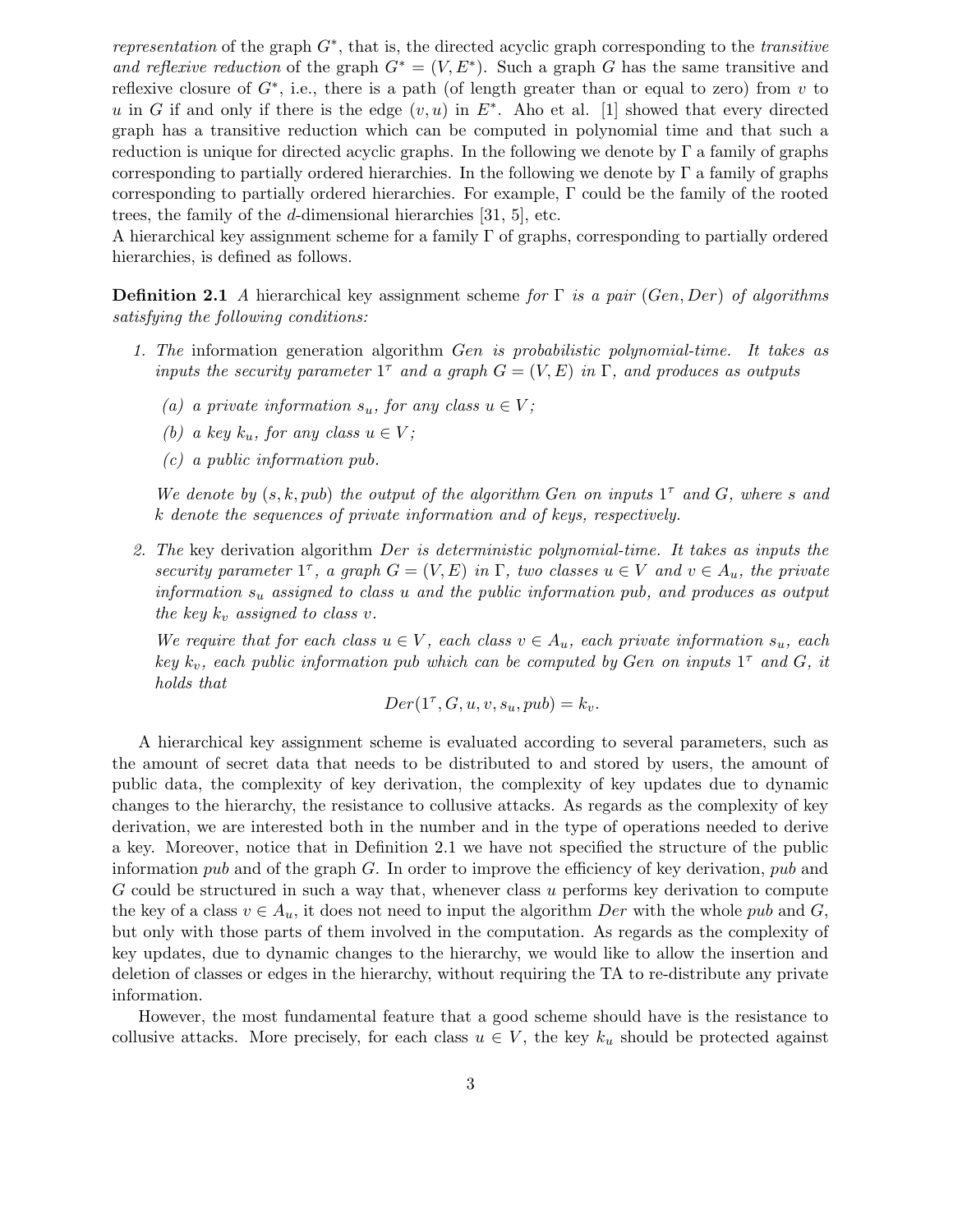a coalition of all users in the set  $F_u = \{v \in V : u \notin A_v\}$ , corresponding to all users which are not allowed to compute the key  $k_u$ . We consider security with respect to key indistinguishability. Such a requirement, first introduced by Atallah et al. [4], formalizes the fact that the adversarial coalition is not able to distinguish a key, that should not be accessible by any user of the coalition, from a random string of the same length. We consider a *static adversary*  $\text{STAT}_u$  which wants to attack a class  $u \in V$  and which is able to corrupt all users in  $F_u$ . We define an algorithm  $Corrupt_u$ which, on input the private information s generated by the algorithm  $Gen$ , extracts the secret values  $s_v$  associated to all classes  $v \in F_u$ . We denote by *corr* the sequence output by  $Corrupt_u(s)$ . Two experiments are considered. In the first one, the adversary is given the key  $k_u$ , whereas, in the second one, it is given a random string  $\rho$  having the same length as  $k_u$ . It is the adversary's job to determine whether the received challenge corresponds to  $k_u$  or to a random string. We require that the adversary will succeed with probability only negligibly different from 1/2.

If  $A(\cdot,\cdot,\ldots)$  is any probabilistic algorithm then  $a \leftarrow A(x,y,\ldots)$  denotes the experiment of running A on inputs  $x, y, \ldots$  and letting a be the outcome, the probability being over the coins of A. Similarly, if X is a set then  $x \leftarrow X$  denotes the experiment of selecting an element uniformly from X and assigning x this value. If w is neither an algorithm nor a set then  $x \leftarrow w$  is a simple assignment statement. A function  $\epsilon : N \to R$  is negligible if for every constant  $c > 0$  there exists an integer  $n_c$  such that  $\epsilon(n) < n^{-c}$  for all  $n \geq n_c$ .

**Definition 2.2** [IND-ST] Let  $\Gamma$  be a family of graphs corresponding to partially ordered hierarchies, let  $G = (V, E)$  be a graph in  $\Gamma$ , let  $(Gen, Der)$  be a hierarchical key assignment scheme for  $\Gamma$  and let  $\text{STAT}_u$  be a static adversary which attacks a class u. Consider the following two experiments:

> Experiment  $\mathbf{Exp}_{\mathtt{STAT}_u}^{\mathtt{IND}-1}(1^{\tau},G)$  [Experiment  $\mathbf{Exp}_{\mathtt{STAT}_u}^{\mathtt{IND}-0}(1^{\tau},G)$  $(s, k, pub) \leftarrow Gen(\mathbf{1}^{\tau}, G)$   $(s, k, pub) \leftarrow Gen(\mathbf{1}^{\tau}, G)$  $corr \leftarrow Corrupt_u(s)$  corr  $\leftarrow Corrupt_u(s)$  $d \leftarrow \texttt{STAT}_u(1^{\tau}, G, pub, corr, k_u) \quad \rho \leftarrow \{0, 1\}^{length(k_u)}$ return d  $d \leftarrow \texttt{STAT}_v(1^\tau, G, pub, corr, \rho)$  ${\bf return} \,\, d$

The advantage of  $\text{STAT}_u$  is defined as

$$
\mathbf{Adv}^{\text{IND}}_{\text{STAT}_u}(1^\tau,G)=|Pr[\mathbf{Exp}^{\text{IND}-1}_{\text{STAT}_u}(1^\tau,G)=1]-Pr[\mathbf{Exp}^{\text{IND}-0}_{\text{STAT}_u}(1^\tau,G)=1]|.
$$

The scheme is said to be secure in the sense of IND-ST if, for each graph  $G = (V, E)$  in  $\Gamma$  and each  $u \in V$ , the function  $\mathbf{Adv}_{\text{STAT}_u}^{\text{IND}}(1^{\tau}, G)$  is negligible, for each static adversary  $\text{STAT}_u$  whose time complexity is polynomial in  $\tau$ .

In Definition 2.2 we have considered a static adversary attacking a class. A different kind of adversary, the adaptive one, could also be considered. Such an adversary is first allowed to access all public information as well as all private information of a number of classes of its choice; afterwards, it chooses the class u it wants to attack. In  $[6]$  it has been proven that security against adaptive adversaries is (polynomially) equivalent to security against static adversaries. Hence, in this paper we will only consider static adversaries.

# 3 A Construction based on Symmetric Encryption Schemes

In this section we consider the problem of constructing a hierarchical key assignment scheme by using as a building block a symmetric encryption scheme. A simple way to realize an encryption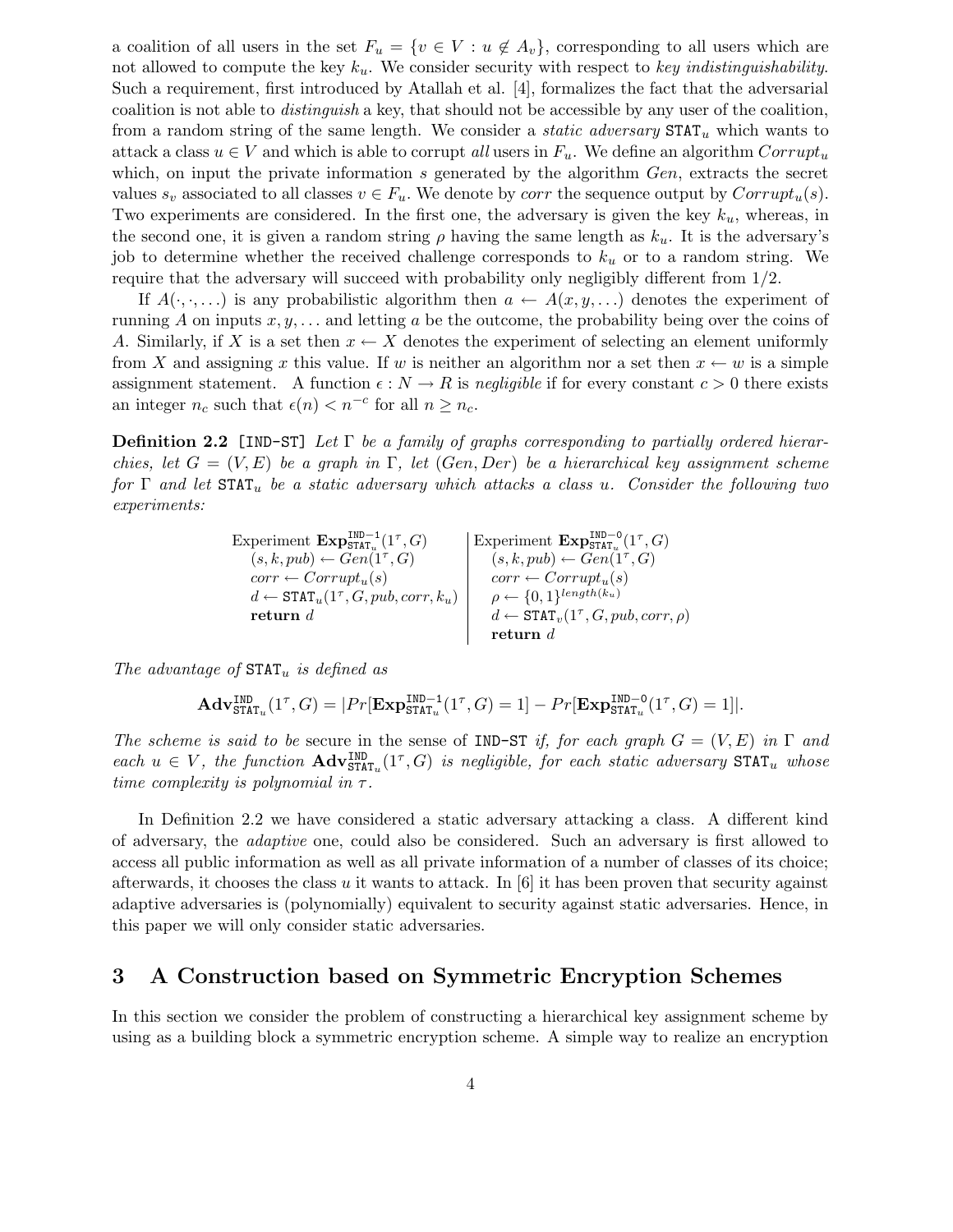based scheme would be to assign a key  $k_u$  to each class  $u \in V$  and a public information  $p_{(u,v)}$ , for each edge  $(u, v) \in E$ , corresponding to the encryption of  $k_v$  with the key  $k_u$ . This would allow any user in a class u to compute the key  $k_v$  held by any class v lower down in the hierarchy, by performing  $dist_G(u, v)$  decryptions, where  $dist_G(u, v)$  denotes the length of the shortest path between u and v in G. Such a scheme belongs to the family of *iterative key encrypting key* assignment schemes (IKEKAS), defined by Crampton et al. [13], where each user is required to store a single secret value, corresponding to its key, and  $|E|$  values are made public. As regards as the security of the schemes, it depends on the security properties of the underlying encryption scheme. It is not difficult to show that, by using an encryption scheme which is secure with respect to a non-adaptive chosen plaintext attack, we obtain a key assignment scheme which guarantees security against key recovery. Such a security requirement corresponds to the fact that an adversary is not able to compute a key that it should not have access to (see [6] for a formal definition).

Unfortunately, the simple solution described above is not secure with respect to key indistinquishability. Indeed, consider an adversary attacking a class  $u$  and corrupting a class  $v$  such that  $(u, v) \in E$ . The adversary, on input a challenge  $\rho$ , corresponding either to the key  $k_u$  or to a random value, is able to tell if  $\rho$  corresponds to the encryption key  $k_u$  simply by checking whether the decryption of the public value  $p_{(u,v)}$  with key  $\rho$  corresponds to the key  $k_v$  held by class v. In the following we show how to construct a hierarchical key assignment scheme which is provablysecure with respect to key indistinguishability and allows dynamic updates to the hierarchy with local changes to the public information only.

The idea behind our construction, referred in the following as the *Encryption Based Con*struction (EBC), is to avoid the attack described above by never using the key assigned to a class to encrypt the keys assigned to other classes. In particular, in the EBC each class  $u \in V$  is assigned a private information  $s_u$ , an encryption key  $k_u$ , and a public information  $\pi_{(u,u)}$ , which is the encryption of the key  $k_u$  with the private information  $s_u$ ; moreover, for each edge  $(u, v) \in E$ , there is a public value  $p_{(u,v)}$ , which allows class u to compute the private information  $s_v$  held by class v. Indeed,  $p_{(u,v)}$ , consists of the encryption of the private information  $s_v$  with the private information  $s_u$ . This allows any user in a class u to compute the key  $k_v$  held by any class v lower down in the hierarchy, by performing  $dist_G(u, v) + 1$  decryptions. We will show that an adversary attacking a class u is not able to distinguish the key  $k<sub>u</sub>$  from a random string of the same length unless it is able to break the underlying encryption scheme. Before describing our construction, we first recall the definition of a symmetric encryption scheme.

**Definition 3.1** A symmetric encryption scheme is a triple  $\Pi = (\mathcal{K}, \mathcal{E}, \mathcal{D})$  of algorithms satisfying the following conditions:

- 1. The key-generation algorithm K is probabilistic polynomial-time. It takes as input the security parameter  $1^{\tau}$  and produces as output a string key.
- 2. The encryption algorithm  $\mathcal E$  is probabilistic polynomial-time. It takes as inputs  $1^{\tau}$ , a string key produced by  $\mathcal{K}(1^{\tau})$ , and a message  $m \in \{0,1\}^*$ , and produces as output the ciphertext  $y$ .
- 3. The decryption algorithm  $D$  is deterministic polynomial-time. It takes as inputs  $1^{\tau}$ , a string key produced by  $\mathcal{K}(1^{\tau})$ , and a ciphertext y, and produces as output a message m. We require that for any string key which can be output by  $\mathcal{K}(1^{\tau})$ , for any message  $m \in \{0,1\}^*$ , and for all y that can be output by  $\mathcal{E}(1^{\tau}, \text{key}, m)$ , we have that  $\mathcal{D}(1^{\tau}, \text{key}, y) = m$ .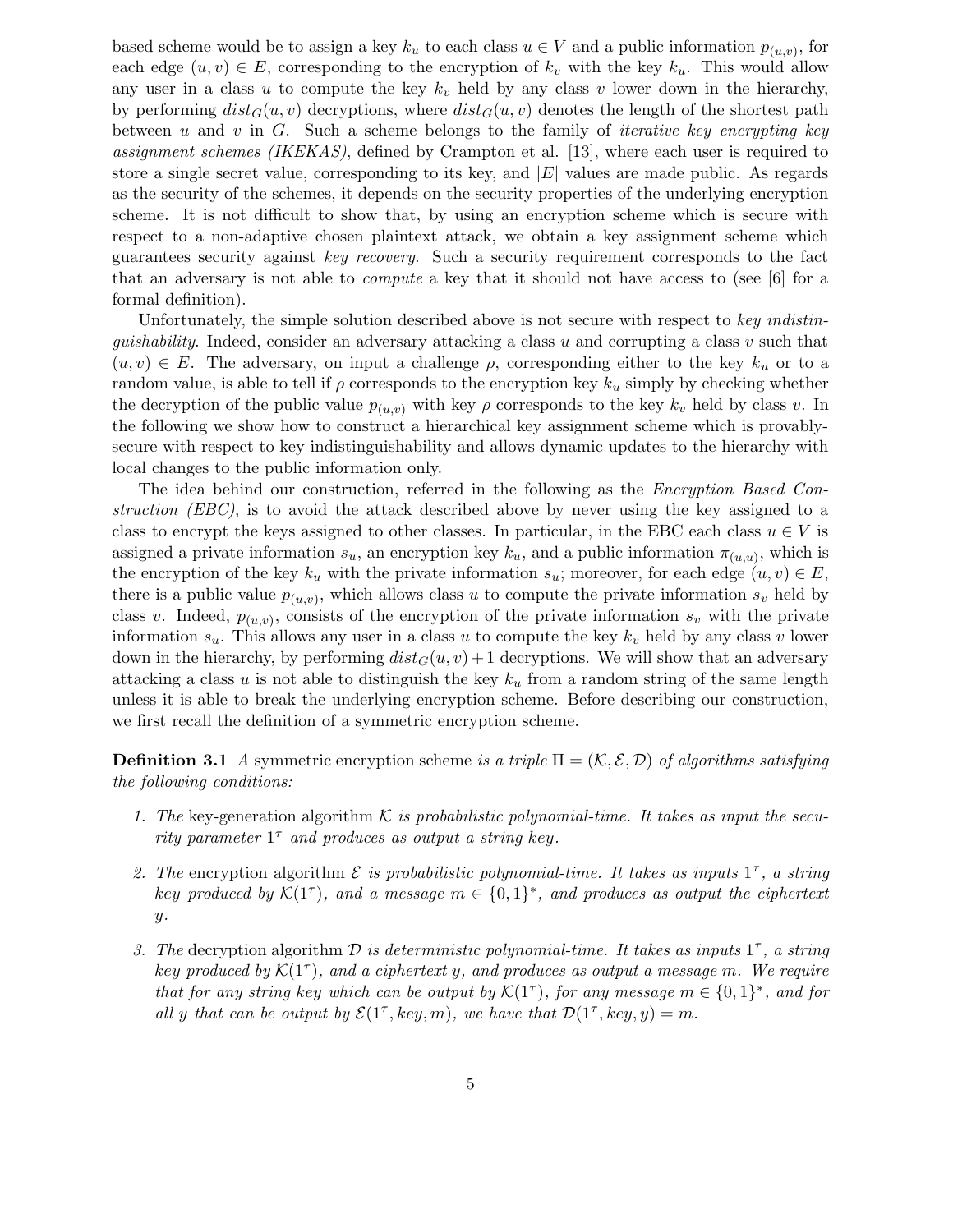Let  $\Gamma$  be a family of graphs corresponding to partially ordered hierarchies. Let  $G = (V, E) \in \Gamma$  and let  $\Pi = (\mathcal{K}, \mathcal{E}, \mathcal{D})$  be a symmetric encryption scheme.

Algorithm  $Gen(1^{\tau}, G)$ 

- 1. For any class  $u \in V$ , let  $s_u \leftarrow \mathcal{K}(1^{\tau})$  and  $k_u \leftarrow \{0, 1\}^{\tau}$ ;
- 2. Let s and k be the sequences of private information and keys, respectively, computed in the previous step;
- 3. For any two classes  $u, v \in V$  such that  $(u, v) \in E$ , compute the public information  $p_{(u,v)} =$  $\mathcal{E}_{s_u}(s_v);$
- 4. For any class u in V, compute the public information  $\pi_{(u,u)} = \mathcal{E}_{s_u}(k_u);$
- 5. Let pub be the sequence of public information computed in the previous two steps;
- 6. Output  $(s, k, pub)$ .

Algorithm  $Der(1^{\tau}, G, u, v, s_u, pub)$ 

- 1. Consider a path  $(w_0, w_1), \ldots, (w_{m-1}, w_m) \in E$ , from  $u = w_0$  to  $v = w_m$ . For any  $i = 1, \ldots, m$ , extract the public value  $p_{(w_{i-1}, w_i)}$  from pub and compute the private information  $s_{w_i} = \mathcal{D}_{s_{w_{i-1}}}(p_{(w_{i-1}, w_i)});$
- 2. Extract the public value  $\pi_{(v,v)}$  from pub and output the key  $k_v = \mathcal{D}_{s_v}(\pi_{(v,v)})$ .

Figure 1: The Encryption Based Construction (EBC).

The Encryption Based Construction is described in Figure 1.

The EBC associates a public value  $p_{(u,v)}$  to each edge  $(u, v) \in E$ , as well as a public value  $\pi_{(u,u)}$  to each class  $u \in V$ . In order to simplify the analysis of the scheme, in the following we consider the public value  $\pi_{(u,u)}$  as it were associated to an additional edge connecting the class u to a dummy class  $u'$ . This will enable us to consider all public information as values associated to the edges of a hierarchy. Figure 2 illustrates a partially ordered hierarchy along with the public information associated by the EBC to the edges of the hierarchy, as well as those associated to additional edges, which are represented by dashed lines.

## 3.1 Analysis of the Scheme

In this section we first show that the security property of the EBC depends on the security property of the underlying encryption scheme. Afterwards, we evaluate the performances of the EBC with respect to several parameters, such as space requirements for public and private information storage and computational requirements for key derivation and key updates.

Before analyzing the security of the EBC we first need to define what we mean by a secure symmetric encryption scheme. We formalize security with respect to *plaintext indistinguishability*, which is an adaption of the notion of *polynomial security* as given in [20]. We consider an adversary  $A = (A_1, A_2)$  running in two stages. In advance of the adversary's execution, a random key key is chosen and kept hidden from the adversary. During the first stage, the adversary  $A_1$  outputs a triple  $(x_0, x_1, state)$ , where  $x_0$  and  $x_1$  are two messages of the same length, and state is some state information which could be useful later. One message between  $x_0$  and  $x_1$  is chosen at random and encrypted to give the challenge ciphertext y. In the second stage, the adversary  $A_2$  is given y and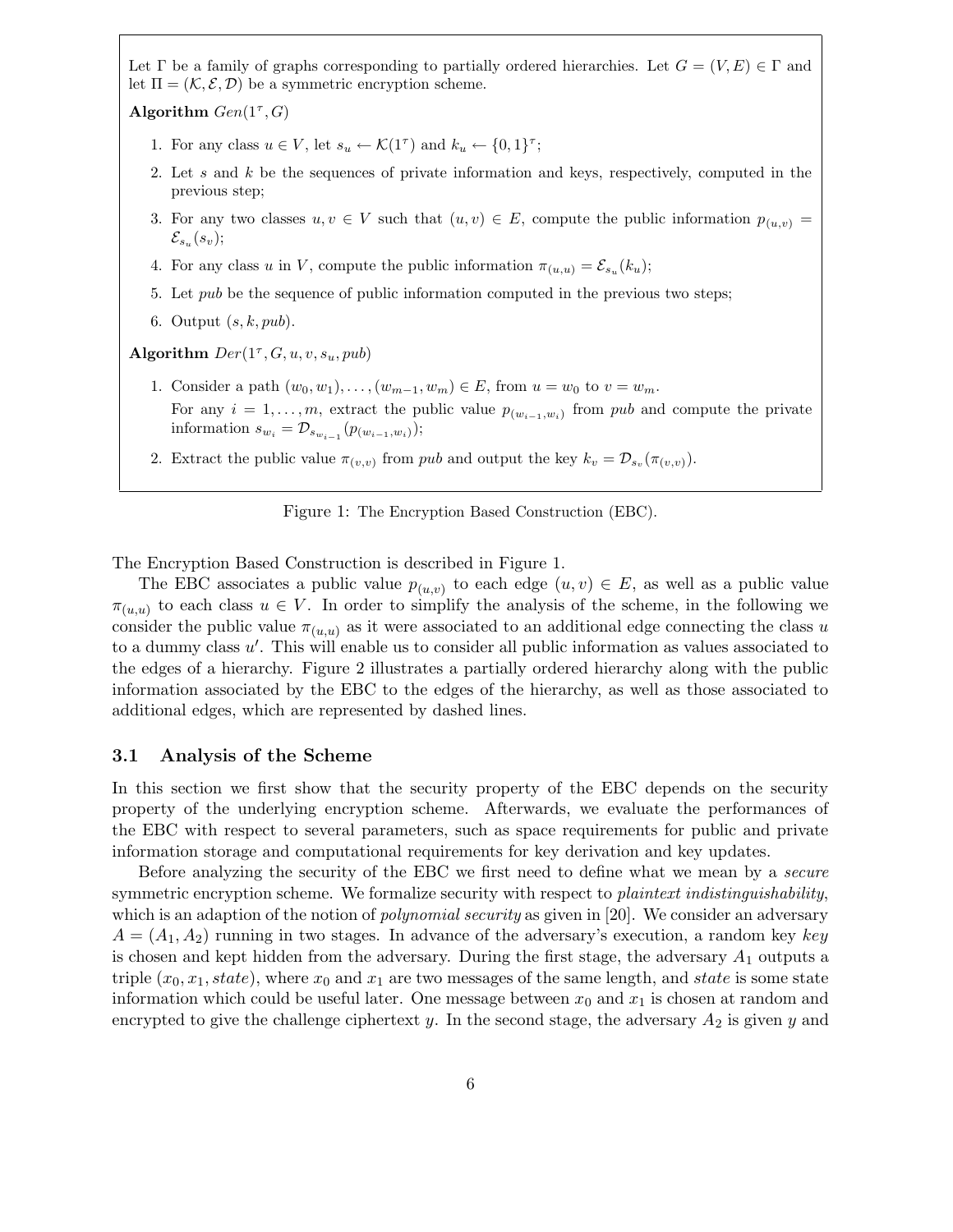

Figure 2: A partially ordered hierarchy along with the public information associated by the EBC.

state and has to determine whether y is the encryption of  $x_0$  or  $x_1$ . Informally, the encryption scheme is said to be secure with respect to a non-adaptive chosen plaintext attack, denoted by IND-P1-C0 in [25], if every polynomial-time adversary A, which has access to the encryption oracle only during the first stage of the attack and has never access to the decryption oracle, succeeds in determining whether y is the encryption of  $x_0$  or  $x_1$  with probability only negligibly different from 1/2.

**Definition 3.2** [IND-P1-C0] Let  $\Pi = (\mathcal{K}, \mathcal{E}, \mathcal{D})$  be a symmetric encryption scheme and let  $\tau$  be a security parameter. Let  $A = (A_1, A_2)$  be an adversary that has access to the encryption oracle only during the first stage of the attack and has never access to the decryption oracle. Consider the following two experiments:

> Experiment  $\text{Exp}_{\Pi,A}^{\text{IND-P1-C0-1}}(1^{\tau})$  Experiment  $\text{Exp}_{\Pi,A}^{\text{IND-P1-C0-0}}(1^{\tau})$ )  $key \leftarrow \mathcal{K}(1^{\tau})$  key  $\leftarrow \mathcal{K}(1^{\tau})$  $(x_0, x_1, state) \leftarrow A_1^{\mathcal{E}_{key}(\cdot)}(1^{\tau})$   $(x_0, x_1, state) \leftarrow A_1^{\mathcal{E}_{key}(\cdot)}(1^{\tau})$  $y \leftarrow \mathcal{E}_{key}(x_1)$   $y \leftarrow \mathcal{E}_{key}(x_0)$  $d \leftarrow A_2(1^{\tau}, y, state)$   $d \leftarrow A_2(1^{\tau}, y, state)$  $\mathbf r$ eturn d $\qquad \qquad \qquad \mathbf r$ eturn d

The advantage of A is defined as

$$
\mathbf{Adv}_{\Pi,A}^{\tt IND-P1-C0}(1^{\tau})=|Pr[\mathtt{Exp}_{\Pi,A}^{\tt IND-P1-C0-1}(1^{\tau})=1]-Pr[\mathtt{Exp}_{\Pi,A}^{\tt IND-P1-C0-0}(1^{\tau})=1]|.
$$

The scheme is said to be secure in the sense of IND-P1-C0 if the advantage function  $\text{Adv}_{\Pi,A}^{\text{IND-P1-C0}}(1^{\tau})$ is negligible, for any adversary A whose time complexity is polynomial in  $\tau$ .

**Theorem 3.3** If the encryption scheme  $\Pi = (\mathcal{K}, \mathcal{D}, \mathcal{E})$  is secure in the sense of IND-P1-C0, then the EBC is secure in the sense of IND-ST.

**Proof.** Let  $G = (V, E)$  be a graph in  $\Gamma$ , let  $u \in V$  and let  $G_u = (I_u, E_u)$  be the subgraph of G induced by the set of vertices  $I_u = \{v \in V : \text{ there is a path from } v \text{ to } u \text{ in } G\}$ . W.l.o.g., let  $(u_1, \ldots, u_m)$ , where  $u_m \equiv u$ , be any topological ordering of the vertices in  $I_u$  and let  $(e_1, \ldots, e_{h-1})$ be the sequence of edges in  $E_u$  such that  $e_i = (u_\alpha, u_\beta)$  precedes  $e_j = (u_\gamma, u_\delta)$  if and only if either  $\alpha < \gamma$  or  $\alpha = \gamma$  and  $\beta < \delta$ . Moreover, let  $e_h = (u, u')$  (see Figure 3).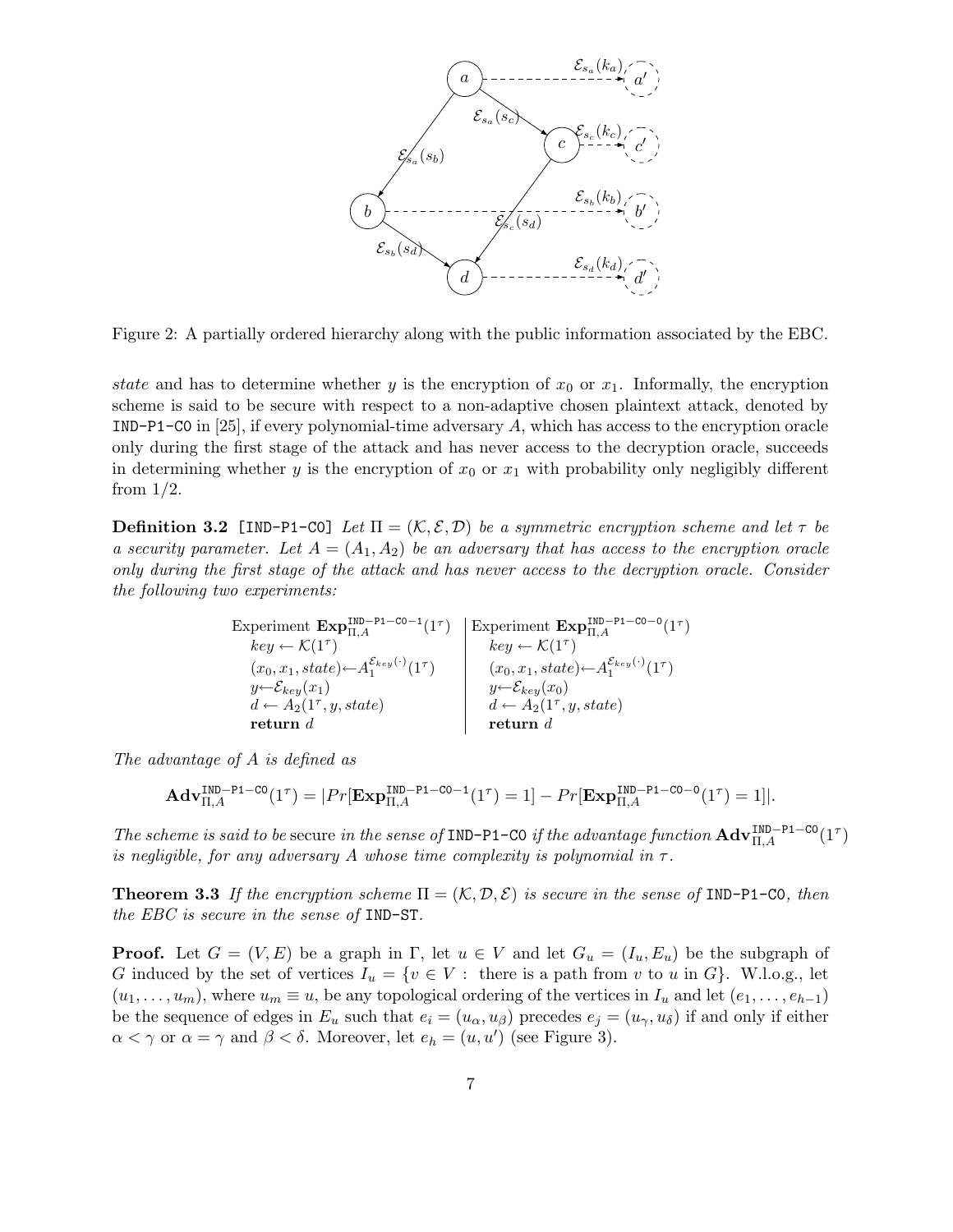

Figure 3: A topological sorting of the classes in  $I_u$  and corresponding sequence of edges.

Let  $\text{STAT}_u$  be a static adversary attacking class u. In order to prove the theorem, we need to show that the adversary's views in experiments  $\exp_{\text{STAT}_u}^{\text{IND}-1}$  and  $\exp_{\text{STAT}_u}^{\text{IND}-0}$  are indistinguishable. In particular, we prove that such views are both indistinguishable from the adversary's view in the experiment  $\text{Exp}_{u}^*$ , defined as follows:

Experiment 
$$
\text{Exp}_u^*(1^{\tau}, G)
$$
  
\n $(s, k, pub^*) \leftarrow Gen^*(1^{\tau}, G)$   
\n $corr \leftarrow Corrupt_u(s)$   
\n $d \leftarrow \text{STAT}_u(1^{\tau}, G, pub^*, corr, k_u)$   
\nreturn  $d$ 

The algorithm  $Gen^*$  differs from  $Gen$  for the way part of the public information  $pub^*$  is computed. Indeed, the public value  $\pi_{(u,u)}$  associated to class u is computed as the encryption  $\mathcal{E}_{s_u}(\rho)$ , where  $\rho$ is randomly chosen in  $\{0,1\}^{\tau}$ , whereas, the public value associated to each edge  $e_i = (u_\alpha, u_\beta) \in E_u$ is computed as the encryption  $\mathcal{E}_{s_{u_\alpha}}(r_i)$ , where  $r_1, \ldots, r_h$  are randomly and independently chosen values in  $\{0,1\}^{\tau}$ .

We will first show that the adversary's views in experiments  $\text{Exp}_{\text{STAT}_u}^{\text{IND}-1}$  and  $\text{Exp}_u^*$  are indistinguishable. We construct a sequence of  $h+1$  experiments  $\text{Exp1}_u^1, \ldots, \text{Exp1}_u^{h+1}$ , all defined over the same probability space, where the first and the last experiments of the sequence correspond to  $\text{Exp}_{\text{STAT}_u}^{\text{IND}-1}$  and  $\text{Exp}_{u}^*$ . In each experiment we modify how the view input to  $\text{STAT}_u$  is computed, while maintaining the view's distributions indistinguishable among any two consecutive experiments. For any  $q = 2, ..., h$ , experiment  $\text{Exp1}_{u}^{q}$  is defined as follows:

Experiment 
$$
\text{Exp1}_{u}^{q}(1^{\tau}, G)
$$
  
\n $(s, k, pub^{q}) \leftarrow Gen^{q}(1^{\tau}, G)$   
\n $corr \leftarrow Corrupt_{u}(s)$   
\n $d \leftarrow \text{STAT}_{u}(1^{\tau}, G, pub^{q}, corr, k_{u})$   
\nreturn  $d$ 

The algorithm  $Gen<sup>q</sup>$  used in  $\text{Exp1}_u^q$  differs from  $Gen$  for the way part of the public information  $pub<sup>q</sup>$  is computed. Indeed, for any  $i = 1, \ldots, q - 1$ , the public values associated to the edge  $e_i = (u_\alpha, u_\beta)$  is computed as the encryption  $\mathcal{E}_{s_{u_\alpha}}(r_i)$ , where  $r_1, \ldots, r_{q-1}$  are randomly and independently chosen values in  $\{0,1\}^{\tau}$ . Figure 4 illustrates two consecutive experiments on the hierarchy of Figure 3.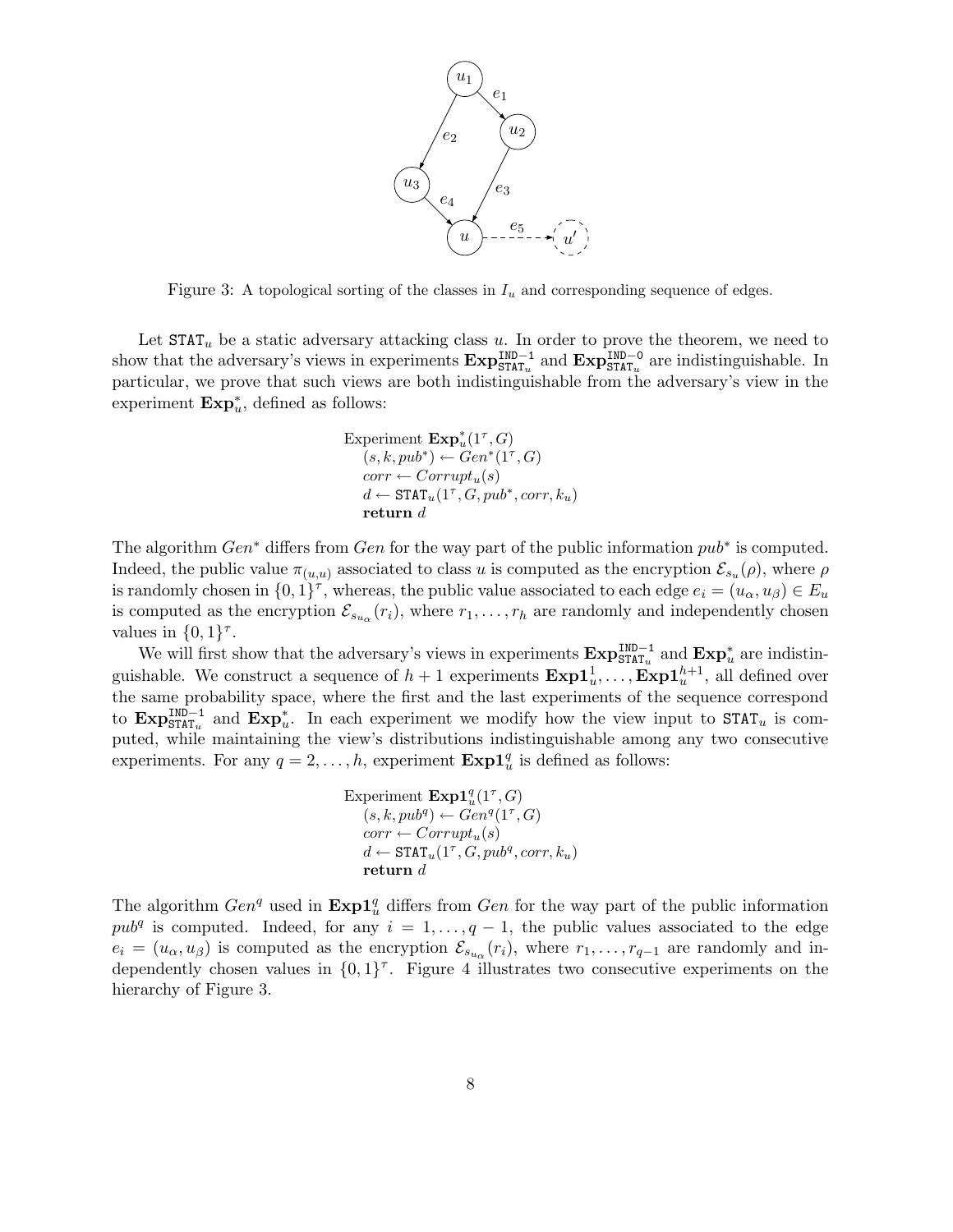

Figure 4: The left hand side illustrates  $\text{Exp1}_u^3$  while the right hand side illustrates  $\text{Exp1}_u^4$ .

In the following we show that, for any  $q = 1, \ldots, h$ , the adversary's view in the q-th experiment is indistinguishable from the adversary's view in the  $(q + 1)$ -th one.

Assume by contradiction that there exists a polynomial-time distinguisher  $B<sub>q</sub>$  which is able to distinguish between the adversary  $\texttt{STAT}_u$ 's views in experiments  $\texttt{Exp1}_{u}^q$  and  $\texttt{Exp1}_{u}^{q+1}$  with non-negligible advantage. Notice that such views differ only for the way the public information associated to the edge  $e_q = (a, b)$  is computed. We show how to construct a polynomial-time adversary  $A = (A_1, A_2)$  which uses  $B_q$  to break the security of the encryption scheme  $\Pi = (K, \mathcal{E}, \mathcal{D})$ in the sense of IND-P1-CO. In particular, the algorithm  $A_1$ , on input  $1^{\tau}$ , randomly chooses two messages  $x_0, x_1 \in \{0, 1\}^{\tau}$  and associates  $x_1$  either to the key  $k_u$ , if  $(a, b) = (u, u')$ , or to the private information  $s_b$ , otherwise. All other keys and private information are chosen at random. Moreover,  $A_1$  constructs all public values associated to the outgoing edges of class  $a$ , with the exception of the edge  $(a, b)$ , making queries to the encryption oracle  $\mathcal{E}_{s_a}(\cdot)$ . The sequences s, k, and pub<sup> $\prime$ </sup> of all private information, keys, and public values constructed by  $A_1$ , along with the values  $x_0$  and  $x_1$  are saved in the state information state. Formally, the algorithm  $A_1$  is defined as follows:

Algorithm 
$$
A_1^{\mathcal{E}_{sa}(\cdot)}(1^{\tau})
$$
  
\n $x_0, x_1, k_a \leftarrow \{0, 1\}^{\tau}$   
\nfor each class  $v \in V \setminus \{a\}$   
\n $s_v \leftarrow \mathcal{K}(1^{\tau}), k_v \leftarrow \{0, 1\}^{\tau}$   
\nif  $(a, b) = (u, u')$  then  $k_u \leftarrow x_1$   
\nelse  $s_b \leftarrow x_1$   
\nfor each edge  $(a, v) \neq (a, b)$   
\n $p_{(a,v)} \leftarrow \mathcal{E}_{sa}(s_v)$   
\n $pub' \leftarrow \text{public values constructed above}$   
\nstate  $\leftarrow (s, k, pub', x_0, x_1)$   
\nreturn  $(x_0, x_1, state)$ 

Let y be the challenge for the algorithm A, corresponding to the encryption of either  $x_0$  or  $x_1$  with the unknown key  $s_a$ . The algorithm  $A_2$ , on input  $1^{\tau}$ , y, and state, constructs the view for the distinguisher  $B_q$  as follows: it first extracts from s the private information corr held by corrupted users, by using the algorithm  $Corrupt<sub>u</sub>(s)$ . Then, it computes the public values not included in  $pub'$ , in order to obtain the sequence  $pub$ . In particular, the public value associated to the edge  $e_q = (a, b)$  is set equal to the challenge y. Finally,  $A_2$  outputs the same output as  $B_q(1^{\tau}, G, pub, corr, x_1)$ . More formally,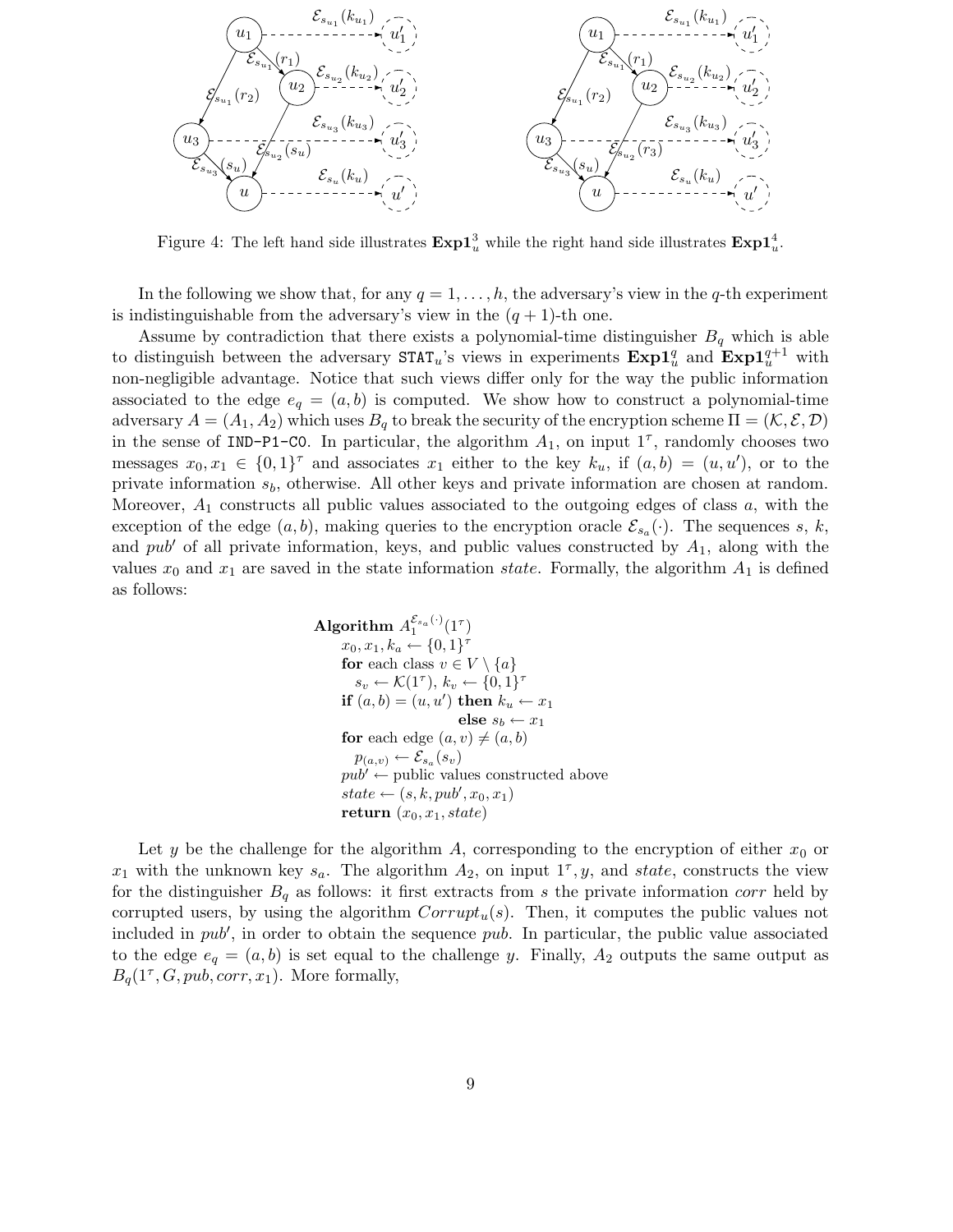Algorithm  $A_2(1^\tau, y, state)$ let  $state = (s, k, pub', x_0, x_1)$  $corr \leftarrow Corrupt_u(s)$ //construction of missing public values if  $(a,b)=(u,u')$  then  $\pi_{(u,u)} \leftarrow y$ else  $p_{(a,b)} \leftarrow y$ for each edge  $(v, z) \notin \{e_1, \ldots, e_q\}$  $p_{(v,z)} \leftarrow \mathcal{E}_{s_v}(s_z)$ for  $i = 1, ..., q - 1$  $r_i \leftarrow \{0,1\}^{\tau}$ let  $e_i = (v, z)$  $p_{(v,z)} \leftarrow \mathcal{E}_{s_v}(r_i)$ for each edge  $(v, v') \neq (a, b)$  $\pi_{(v,v)} \leftarrow \mathcal{E}_{s_v}(k_v)$  $d \leftarrow B_q(1^{\tau}, G, pub, corr, x_1)$ return d

Notice that if y corresponds to the encryption of  $x_1$ , then the random variable associated to the adversary's view is exactly the same as the one associated to the adversary view in experiment  $\text{Exp1}_{u}^{q}$ , whereas, if y corresponds to the encryption of  $x_0$ , it has the same distribution as the one associated to the adversary's view in experiment  $\text{Exp1}_{u}^{q+1}$ . Therefore, if the algorithm  $B_q$  is able to distinguish between such views with non negligible advantage, it follows that algorithm A is able to break the security of the encryption scheme  $\Pi = (\mathcal{K}, \mathcal{E}, \mathcal{D})$  in the sense of IND-P1-CO. Contradiction.

By using similar arguments we can also show that the adversary's views in experiments  $\text{Exp}_{\text{STAT}_u}^{\text{IND}-0}$  and  $\text{Exp}_u^*$  are indistinguishable. In particular, we construct a sequence of h experiments  $\text{Exp0}_u^1, \ldots, \text{Exp0}_u^h$ , all defined over the same probability space, where the first and the last experiments of the sequence correspond to  $\mathbf{Exp}_{\mathsf{STAT}_u}^{\mathsf{IND}-0}$  and  $\mathbf{Exp}_{u}^*$ . In each experiment we modify the way the view of  $\text{STAT}_u$  is computed, while maintaining the view's distributions indistinguishable among any two consecutive experiments. For any  $q = 2, \ldots, h-1$ , experiment  $\text{Exp0}_u^q$  is defined as follows:

> Experiment  $\text{ExpO}_u^q(1^{\tau}, G)$  $(s,k, pub^q) \leftarrow Gen^q(1^{\tau}, G)$  $corr \leftarrow Corrupt_u(s)$  $\rho \leftarrow \{0,1\}^{\tau}$  $d \leftarrow \texttt{STAT}_u(1^\tau, G, pub^q, corr, \rho)$ return d

Notice that, for any  $q = 2, ..., h$ , in experiment  $\text{Exp1}_{u}^{q}$ , the last input of  $\text{STAT}_{u}$  coincides with the value  $k_u$  used by  $Gen<sup>q</sup>$  to compute the public information  $\pi(u, u) = \mathcal{E}_{s_u}(k_u)$ , whereas, in experiment  $\text{Exp0}_u^q$ , the last input of  $\text{STAT}_u$  corresponds to value  $\rho$  randomly chosen in  $\{0,1\}^{\tau}$ , which is different from the decryption of  $\pi(u, u)$  with the private information  $s_u$ .

The proof that the existence of a polynomial-time distinguisher which is able to distinguish between the adversary's views in two consecutive experiments implies the existence of a polynomialtime adversary which breaks the security of the encryption scheme  $\Pi = (\mathcal{K}, \mathcal{E}, \mathcal{D})$  in the sense of IND-P1-C0 is the same as the one shown before. This concludes the proof.

 $\Box$ 

The EBC requires  $|E| + |V|$  public values; on the other hand, each class has to store a single secret value, corresponding to its private information. As for key derivation, a class  $u \in V$  which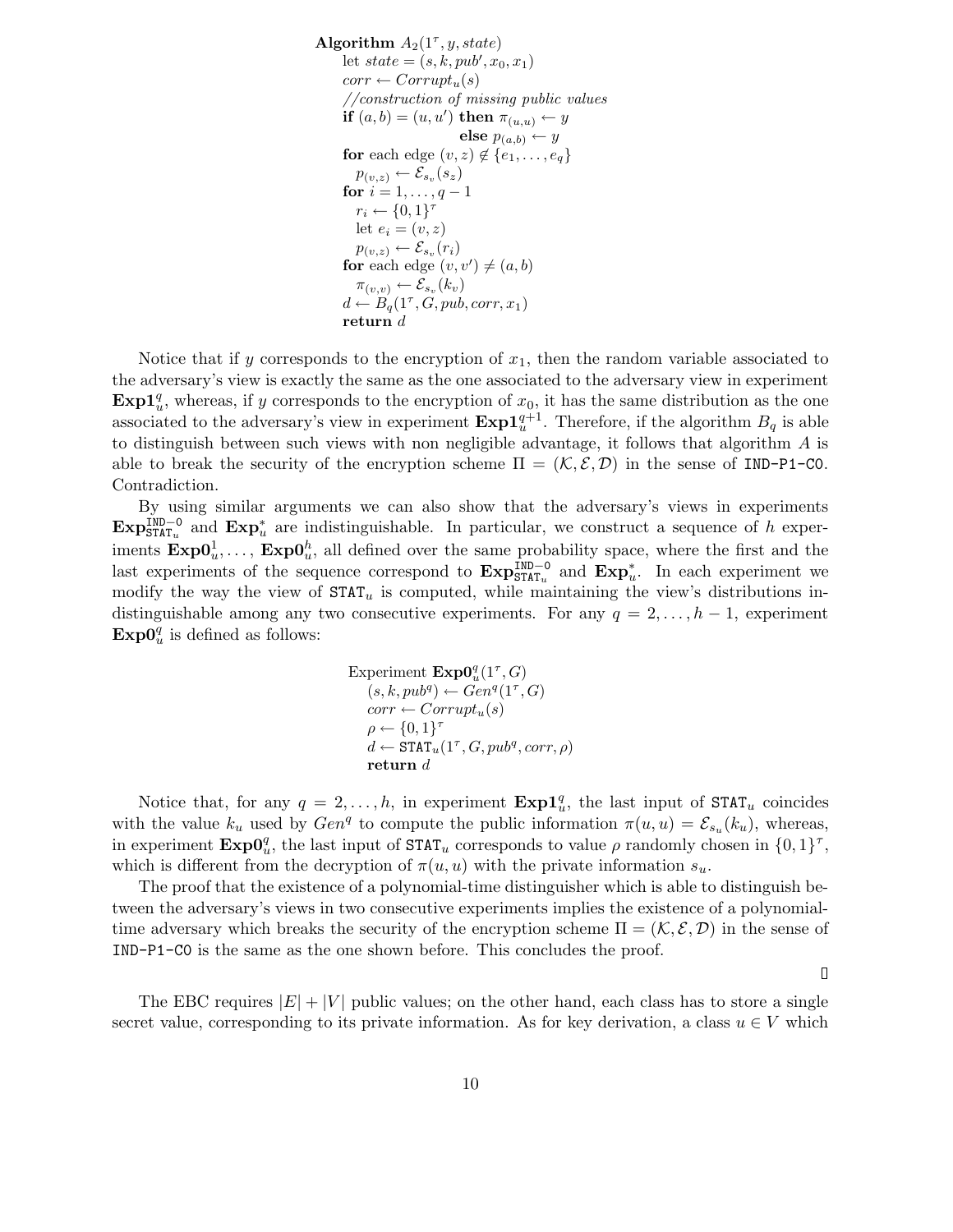wants to compute the key held by a class  $v \in A_u$  is required to perform  $dist_G(u, v) + 1$  decryption operations.

Notice that the number of decryption operations needed for key derivation could be reduced at the expense of an increment of the amount of public information. The idea behind the new construction, referred in the following as the *modified EBC*, is to add the value  $\pi_{(z,v)} = \mathcal{E}_{s_z}(k_v)$ to the public information pub, for any edge  $(z, v) \in E$ . This allows any user in a class  $u \in V$ to compute the key held by a class  $v \in A_u$  by performing  $dist_G(u, v)$  decryption operations. Indeed, consider the shortest path from  $u$  to  $v$  and let  $z$  be the direct predecessor of  $v$  on such a path; it follows that  $dist_G(u, z) = dist_G(u, v) - 1$  decryptions are needed to compute the private information held by z, whereas, one decryption is needed to obtain  $k_v$  from the public value  $\pi_{(z,v)}$ . However, the modified EBC requires  $2|E| + |V|$  public values. Regarding as the security of the scheme, it is easy to see that the same technique used in Theorem 3.3 can be used to prove that the modified EBC is secure in the sense of IND-ST.

Finally, we notice that the technique we have used to turn the simple encryption based scheme described at the beginning of Section 3 into the EBC could be used as well to turn some other schemes offering security against key recovery in schemes which guarantee security in the sense of IND-ST. For example, one could use such a technique starting from the pseudorandom based construction proposed by Atallah et al. [4].

## 3.2 Handling Dynamic Changes

In the following we show how to manage changes to the hierarchy, such as additions and deletions of classes and edges, in the EBC. Unfortunately, the EBC supports insertions, but not deletions, of classes and edges in the hierarchy without re-distributing private information to the classes affected by such changes. Indeed, whenever an edge  $(u, v)$  is removed from E, the private information held by any class lower down  $u$  needs to be changed, since users in class  $u$  already knows it. However, it is possible to extend the EBC in order to allow additions and deletions of classes and edges, with local changes to the public information only.

The idea behind the extended construction, referred in the following as the *Dynamic Encryp*tion Based Construction (DEBC), is to avoid the re-distribution of private information, whenever deletions of classes or edges occur, by never allowing a class to compute the private information of another class lower down in the hierarchy. This can be done by assigning each class  $u$  an additional value  $\eta_u$ , which plays the role of an *intermediate key*. Such a value is encrypted with the private information  $s_u$  and the resulting encryption, denoted by  $\omega_{(u,u)}$  is made public and allows any user in class u to compute its key  $k_u$ , as well as the intermediate key  $\eta_v$  associated to any class  $v$  lower down in the hierarchy. The scheme requires  $|V|$  additional public values and allows any user in a class u to compute the key  $k_v$  held by any class  $v \in A_u$ , by performing  $dist_G(u, v) + 2$ decryptions. The Dynamic Encryption Based Construction is described in Figure 5.

The additional public value  $\omega_{(u,u)}$  associated by the DEBC to each class  $u \in V$  could be considered as it were associated to an additional edge connecting a dummy node  $u''$  to the class u. Figure 6 illustrates a partially ordered hierarchy along with the public information associated to the edges of the hierarchy, as well as those associated to additional edges, which are represented by dashed lines.

Regarding as the security of the scheme, it is easy to see that the same technique used in Theorem 3.3 can be used to prove that the DEBC is secure in the sense of IND-ST.

In the following we show how to manage changes to the hierarchy in the DEBC, in such a way that no private information held by users need to be re-computed by the TA. Indeed, such updates can be handled by local changes to the public information.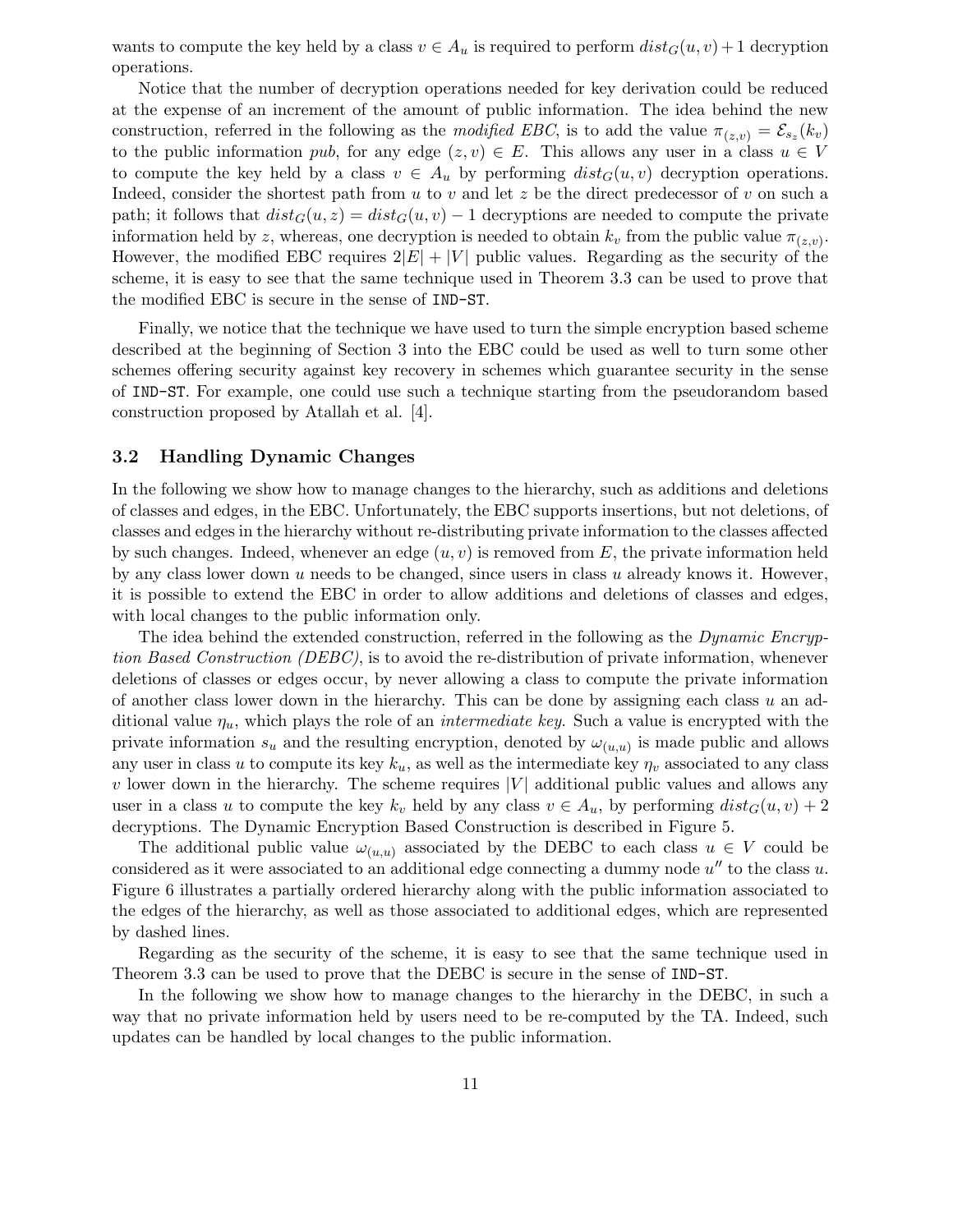Let  $\Gamma$  be a family of graphs corresponding to partially ordered hierarchies. Let  $G = (V, E) \in \Gamma$  and let  $\Pi = (\mathcal{K}, \mathcal{E}, \mathcal{D})$  be a symmetric encryption scheme.

Algorithm  $Gen(1^{\tau}, G)$ 

- 1. For any class  $u \in V$ , let  $s_u \leftarrow \mathcal{K}(1^{\tau})$  and  $k_u \leftarrow \{0, 1\}^{\tau}$ ;
- 2. Let s and  $k$  be the sequences of private information and keys, respectively, computed in the previous step;
- 3. For any class  $u \in V$ , let  $\eta_u \leftarrow \mathcal{K}(1^{\tau});$
- 4. For any two classes  $u, v \in V$  such that  $(u, v) \in E$ , compute the public information  $p_{(u,v)} =$  $\mathcal{E}_{\eta_u}(\eta_v);$
- 5. For any class u in V, compute the public information  $\omega_{(u,u)} = \mathcal{E}_{s_u}(\eta_u)$  and  $\pi_{(u,u)} = \mathcal{E}_{\eta_u}(k_u)$ ;
- 6. Let pub be the sequence of public information computed in the previous two steps;
- 7. Output  $(s, k, pub)$ .
- Algorithm  $Der(1^{\tau}, G, u, v, s_u, pub)$ 
	- 1. Extract the public information  $\omega_{(u,u)}$  from pub and compute the intermediate key  $\eta_u$  =  ${\cal D}_{s_u}(\omega_{(u,u)}).$
	- 2. Let  $(w_0, w_1), \ldots, (w_{m-1}, w_m)$ , where  $w_0 = u$  and  $w_m = u$ , be a path from u to v. For any  $i = 1, \ldots, m$ , extract the public value  $p_{(w_{i-1}, w_i)}$  from pub and compute the intermediate key  $\eta_{w_i} = \mathcal{D}_{\eta_{w_{i-1}}}(\mathcal{p}_{(w_{i-1},w_i)});$
	- 3. Extract the public value  $\pi_{(v,v)}$  from pub and output the key  $k_v = \mathcal{D}_{\eta_v}(\pi_{(v,v)})$ .

Figure 5: The Dynamic Encryption Based Construction.

- **Insertion of an edge.** Let  $(u, v)$  be an edge to be inserted in E. Such an update can be managed by the TA by adding the public value  $p_{(u,v)} = \mathcal{E}_{\eta_u}(\eta_v)$  to the public information pub.
- **Deletion of an edge.** Let  $(u, v)$  be an edge to be deleted from E. In order to forbid users belonging to class u from computing any key which can be computed by class  $v$ , for any  $z \in A_v$ , the TA has to choose a new key  $k_z \in \{0,1\}^{\tau}$  and a new intermediate key  $\eta_z \leftarrow \mathcal{K}(1^{\tau})$ , whereas, there is no need to change the private information  $s_z$ . On the other hand, in order to allow authorized users to compute such new values, the TA has to update the public information pub, as follows: for any  $z \in A_v$ , it first recomputes the public values  $\omega_{(z,z)} = \mathcal{E}_{s_z}(\eta_z)$  and  $\pi_{(z,z)} = \mathcal{E}_{\eta_z}(k_z)$ ; then, for any edge  $(w, z) \in E$ , it recomputes the public value  $p_{(w,z)} = \mathcal{E}_{\eta_w}(\eta_z)$ .
- **Insertion of a class.** Let  $u$  be a class to be inserted in  $V$  along with new incoming and outgoing edges. First, the TA computes a private information  $s_u$ , a key  $k_u$  and an intermediate key  $\eta_u$  for class u. Afterwards, it computes  $\omega_{(u,u)} = \mathcal{E}_{s_u}(\eta_u)$  and  $\pi_{(u,u)} = \mathcal{E}_{\eta_u}(k_u)$  and adds them to the public information pub. Finally, the TA adds the edges by using the above procedure for edge insertions.
- **Deletion of a class.** Let u be a class to be deleted from V. For each edge outgoing from  $v$ , the TA uses the above procedure for edge deletions. Afterwards, the TA deletes from pub the public information associated with all incoming edges of u.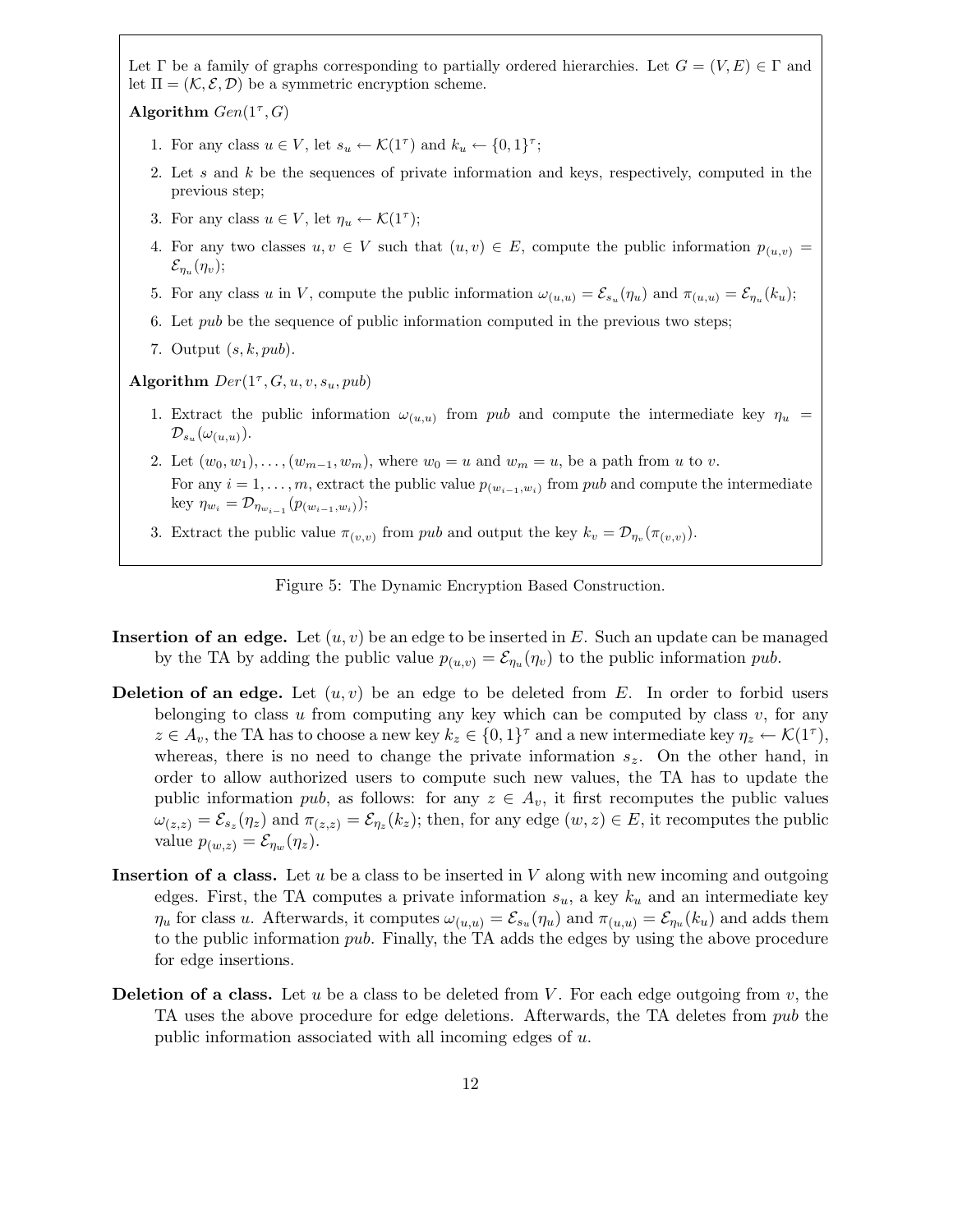

Figure 6: A partially ordered hierarchy along with the public information associated by the DEBC.

The DEBC requires  $|E| + 2|V|$  public values; on the other hand, each class has to store a single secret value, corresponding to its private information. As for key derivation, the number of decryption operations required by a class  $u \in V$  to compute the key held by a class  $v \in A_u$  is  $dist_G(u, v) + 2$ .

Notice that the number of decryption operations needed for key derivation could be reduced at the expense of an increment of the amount of public information. The idea behind the new construction, referred in the following as the *modified DEBC*, is to add the values  $\omega_{(u,w)} = \mathcal{E}_{s_u}(\eta_w)$ and  $\pi_{(z,v)} = \mathcal{E}_{\eta_z}(k_v)$  to pub, for any  $(u, w) \in E$  and  $(z, v) \in E$ . This allows any user in a class  $u \in V$  to compute the key held by a class  $v \in A_u$  by performing  $dist_G(u, v)$  decryption operations. However, the modified DEBC requires  $3|E| + 2|V|$  public values. Regarding as the security of the scheme, it is easy to see that the same technique used in Theorem 3.3 can be used to prove that the modified DEBC is secure in the sense of IND-ST.

In the following we compare the DEBC with the scheme proposed by Atallah et al. [4] with respect to the number of operations needed to perform dynamic updates to the hierarchy. In their scheme, the insertion of an edge requires the TA to perform one pseudorandom evaluation and two encryption operations, whereas only one encryption operation is required in the DEBC. Regarding as the deletion of an edge  $(u, v) \in E$ , the scheme in [4] requires the TA to choose a new label and to perform  $2 \cdot |A_v|$  pseudorandom function evaluations, as well  $|X_z|$  pseudorandom function evaluations and  $2\cdot |X_z|$  encryption operations, where  $X_z = \{w \in V : (w, z) \in E\}$ . On the other hand, in the DEBC the TA has to choose two new values and to perform  $2 \cdot |A_v|$  encryption operations, as well as  $|X_z|$  encryption operations. For the insertion of a class u, along with its incoming and outgoing edges, the scheme in [4] requires the TA to generate two random values and to perform two pseudorandom function evaluations, whereas, in the DEBC the TA has to choose three new values and to perform two encryption operations. Moreover, both schemes also use the procedure for edge insertions, for each incoming and outgoing edge. Finally, in both schemes the deletion of a class reduces to the execution of the procedure for the deletion of each outgoing edge from the deleted class.

To summarize, the DEBC improves on the scheme proposed by Atallah et al. [4] because its security is based on a single computational assumption and offers more efficient procedures for key derivation and key updates, since such procedures involve essentially half the number of operations required by the scheme in [4].

Finally, we notice that the technique we have used to turn the EBC into the DEBC could be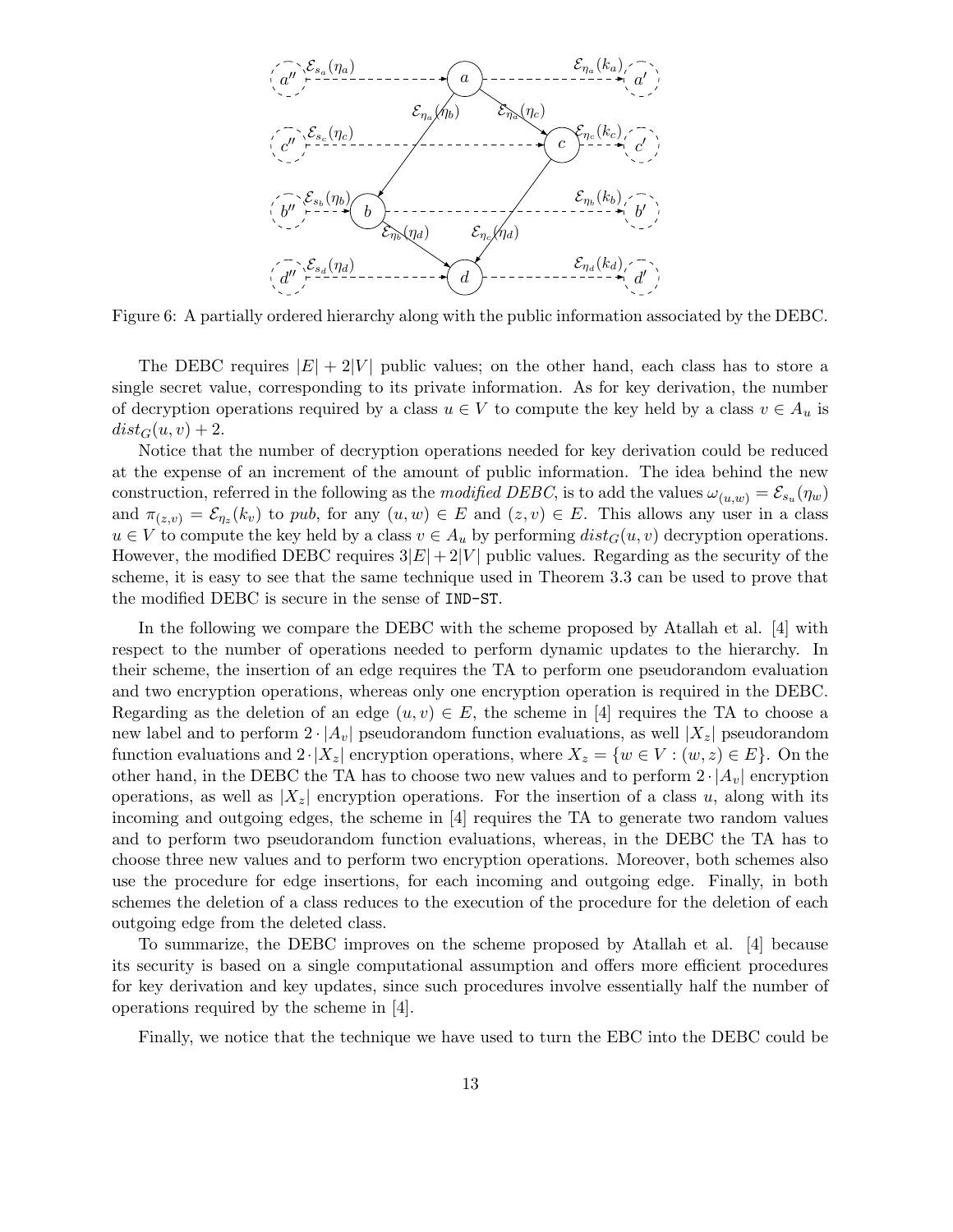used as well to turn some other schemes, which do not allow dynamic updates to the hierarchy without re-distributing any private information, in schemes which allow such updates with local changes to the public information only. For example, one could use such a technique staring from the pseudorandom based construction proposed by Atallah et al. [4].

# 4 Improving Key Derivation Time

In both schemes described in Section 3, as well as in those proposed by Atallah et al. [4], the number of steps that a class  $u$  has to perform, in order to compute the key of another class v lower down in the hierarchy, is proportional to the length of the shortest path from  $u$  to  $v$ . Atallah et al. [4, 5] analyzed the problem of reducing key derivation time by modifying the graph representing the hierarchy, in order to reduce its diameter. To this aim in [4] they proposed some constructions to add additional edges, called shortcut edges, to the hierarchy. Such a technique, referred to as the shortcutting technique, has already been used in frameworks quite different from access control.

In Section 4.1 we translate to the access control framework existing results concerning the shortcutting technique and outline the limits of such a technique. An immediate consequence is that for a totally ordered hierarchy of  $n$  classes, the number of steps needed to perform key derivation cannot be reduced to three with the addition of  $O(n)$  shortcut edges, as claimed in [5]. Indeed, the number of edges to be added in order to reach diameter three is  $\Theta(n \cdot \log \log n)$ , as we will show in Section 4.1.

In Section 4.2 we review a different technique proposed in [5] to reduce the diameter of a hierarchy. Such a technique, referred in the following as the *shortcutting and point-inserting* technique, makes use of the concept of dimension of a poset and consists of the addition of dummy vertices, as well as new edges, to the hierarchy. The idea is to obtain a new hierarchy such that there exists a path between two classes  $u$  and  $v$  in the old hierarchy if and only if there exists a path between  $u$  and  $v$  in the new one. The addition of dummy vertices results in a smaller number of new edges to be added to the hierarchy. However, dummy vertices are used only for performance reasons and there are no real classes corresponding to them. The technique is recursive and uses the one-dimensional case, corresponding to a totally ordered hierarchy, as the basis of the recursion. We point out that the number of dummy classes and new edges added by such a technique in a hierarchy with n classes and dimension  $d$ , in order to reduce key derivation time to  $2d + 1$ , is  $O(n \cdot d \cdot (\log n)^{d-1} \cdot \log \log n)$  and not  $O(n \cdot d \cdot (\log n)^{d-1})$  as claimed in [5].

Finally, in Section 4.3 we show how to further reduce key derivation time by improving the shortcutting and point-inserting technique. Our technique performs a further shortcutting of the graph obtained by the technique in  $[5]$  and allows key derivation time to be independent on d.

#### 4.1 The Shortcutting Technique

The *shortcutting* of a directed graph  $G = (V, E)$  consists into inserting additional edges, called shortcut edges, in  $E$  without changing the transitive closure of  $G$ . The goal is to obtain another directed graph, called a *shortcut graph*, having a smaller diameter than  $G$ . Atallah et al. [4] showed two constructions to add shortcut edges to tree hierarchies with  $n$  classes. The former allows the diameter of the shortcut graphs to be reduced to  $O(\log \log n)$  by adding  $O(n)$  shortcut edges, whereas, the latter allows the diameter to be reduced to three by adding  $O(n \log \log n)$ shortcut edges.

The shortcutting technique is quite old, indeed it has been first considered in 1982 by Yao [39]. In particular, he considered the problem in a quite different context, where the  $n$  elements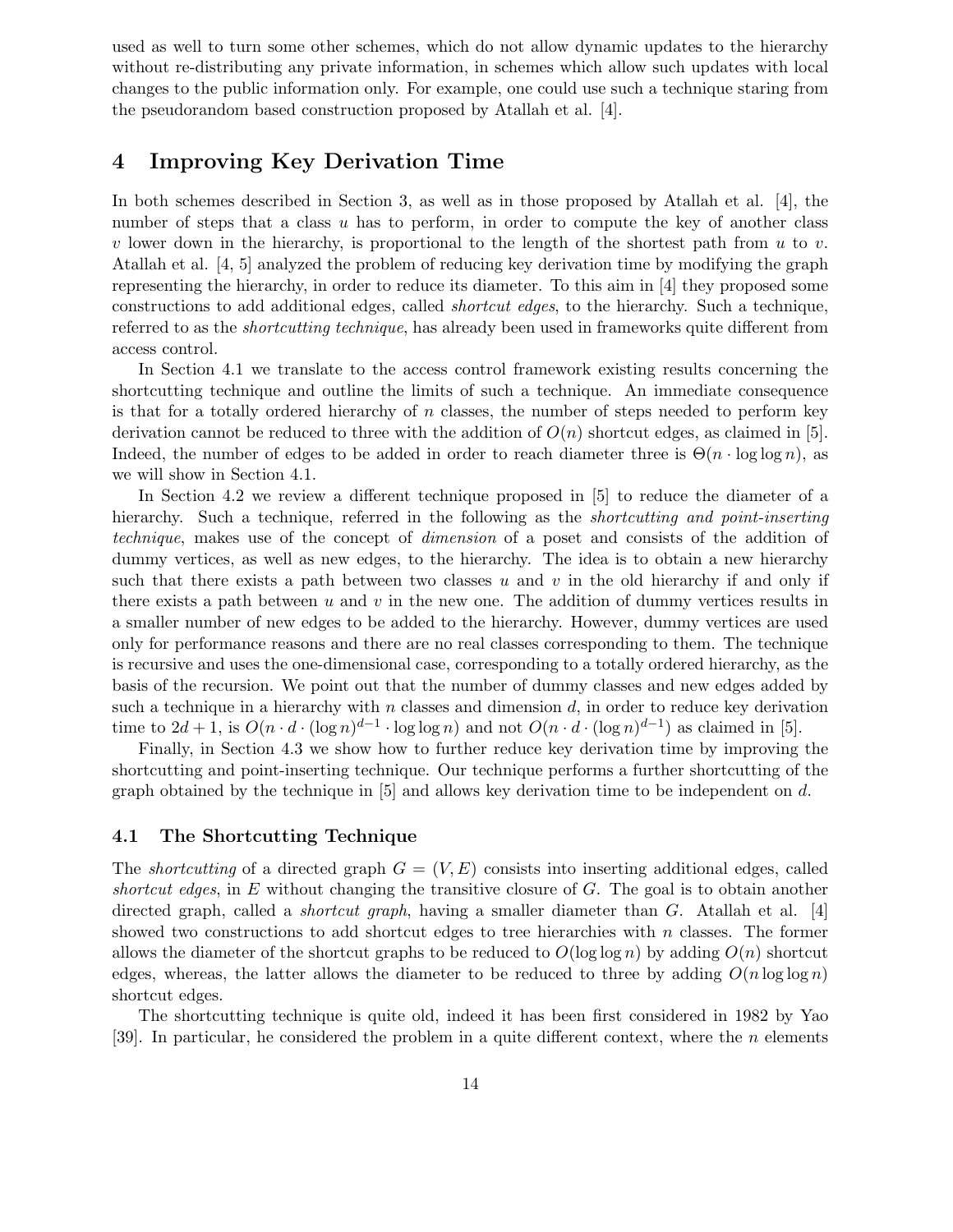of V belong to a given semigroup  $(S, \circ)$  and one is interested in answering queries of the form "what is the value of  $v_i \circ v_{i+1} \circ \cdots \circ v_{j-1} \circ v_j$ ?" for any  $1 \le i \le j \le n$ . As noticed by Thorup [36], the shortcutting technique has been later rediscovered by other authors [3, 7]. In the following we translate to our scenario the main existing results concerning the shortcutting technique when applied to particular kinds of graphs. We start discussing chains, then we analyze trees and finally general graphs.

Chains. By using the techniques proposed by Yao [39] in 1982 we can add shortcut edges to a chain  $(v_1, \ldots, v_n)$  of n vertices. The techniques proposed by Alon and Schieber [3] in 1987 and Bodlaender et al. [7] in 1994 are essentially the same as the ones proposed by Yao, but their description is easier to illustrate and treats the case of constant diameter in a more detailed way. Given a parameter  $\ell \geq 1$ , Alon and Schieber established both upper and lower bounds on the minimum number of shortcut edges to be added to the chain in order to obtain a shortcut graph with diameter at most  $\ell$ . Their construction, on input a chain  $(v_1, \ldots, v_n)$ , results in a shortcut graph having diameter at most  $\ell$ , with the addition of  $C(\ell, n)$  shortcut edges to the chain. We will see later that such a construction is the best possible when  $\ell$  is a constant.

- Case  $\ell = 1$ : For any  $i = 1, ..., n 1$  and any  $j \geq i$ , add the shortcut edge  $(v_i, v_j)$ . Clearly,  $C(1, n) = O(n^2).$
- Case  $\ell = 2$ : The algorithm works as follows:
	- 1. If  $n \geq 4$ , then
		- (a) Partition the chain  $(v_1, \ldots, v_n)$  in two consecutive subchains  $T_1 = (v_1, \ldots, v_{\lceil n/2 \rceil})$ and  $T_2 = (v_{\lceil n/2 \rceil}, \ldots, v_n)$  having one vertex in common;
		- (b) For  $j = 1, ..., [n/2] 1$ , add the shortcut edge  $(v_j, v_{[n/2]})$ ;
		- (c) For  $h = \lfloor n/2 \rfloor + 1, \ldots n$ , add the shortcut edge  $(v_{\lfloor n/2 \rfloor}, v_j)$ ;
		- (d) Apply the construction recursively to the subchains  $T_1$  and  $T_2$ .

The number of shortcut edges added by the algorithm is given by the recurrence

$$
C(2, n) = \begin{cases} 0 & \text{if } n \le 3; \\ C(2, \lceil n/2 \rceil) + C(2, \lfloor n/2 \rfloor) + O(n) & \text{otherwise}; \end{cases}
$$

whose solution is  $C(2, n) = O(n \cdot \log n)$ .

• Case  $\ell \geq 3$ : Before describing the construction, we need to define two very rapidly growing functions  $A(i, j)$  and  $B(i, j)$ , related to the Ackermann's function (see [33]):

$$
A(0, j) = 2j, \text{ for } j \ge 1,
$$
  
\n
$$
A(i, 0) = 1, \text{ for } i \ge 1,
$$
  
\n
$$
A(i, j) = A(i - 1, A(i, j - 1)) \text{ for } i, j \ge 1,
$$

and

$$
B(0, j) = j2, for j \ge 1,\n B(i, 0) = 2, for i \ge 1,\n B(i, j) = B(i - 1, B(i, j - 1)) for i, j \ge 1.
$$

For  $i \ge 0$ , let  $w(2i, n) = \min\{j : A(i, j) \ge n\}$  and  $w(2i + 1, n) = \min\{j : B(i, j) \ge n\}$ . The function  $w(\cdot, n)$  is very slowly-growing; in particular, it grows even slower than the *iterated*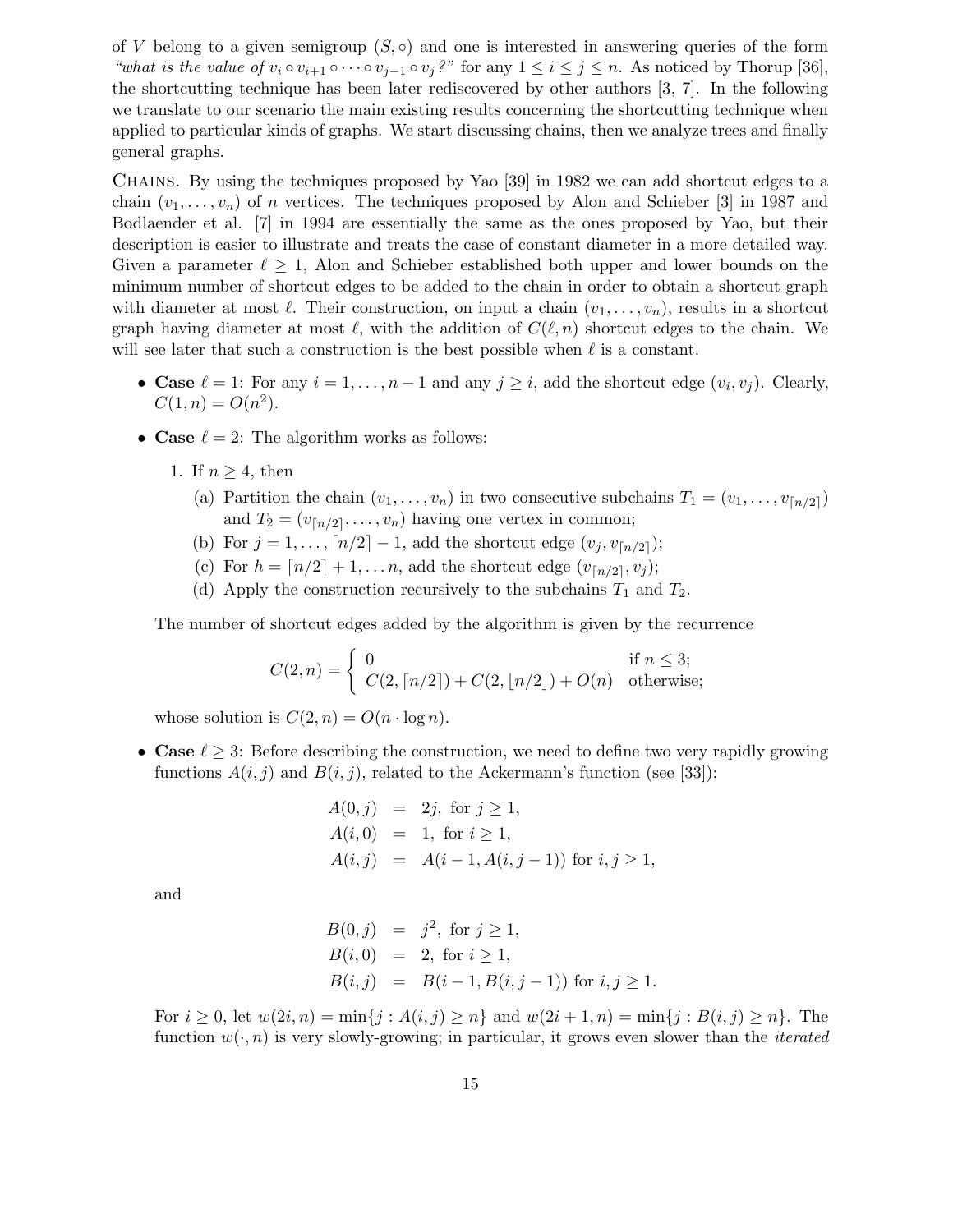*logarithmic function*  $\log^* n$ , which, for all values of n less than  $2^{65,536}$ , corresponding to much more than the number of atoms in the universe, does not exceed 5. The iterated logarithm function log<sup>∗</sup> n is defined to be the number of times the logarithm function must be applied in succession, starting with argument  $n$ , before the result is less than or equal to 1, i.e.,  $\log^* n = \min\{i \geq 0 : \log^{(i)} n \leq 1\}$ , where

$$
\log^{(i)} n = \begin{cases} n & \text{if } i = 0, \\ \log(\log^{(i-1)} n) & \text{if } i > 0 \text{ and } \log^{(i-1)} n > 0, \\ \text{undefined} & \text{if } i > 0 \text{ and } \log^{(i-1)} n \le 0 \text{ or } \log^{(i-1)} n \text{ is undefined.} \end{cases}
$$

The first five values of  $w(\cdot, n)$  are the following:  $w(0, n) = \lceil n/2 \rceil$ ,  $w(1, n) = \lceil \sqrt{n} \rceil$ ,  $w(2, n) =$  $\lceil \log n \rceil$ ,  $w(3, n) = \lceil \log \lceil \log n \rceil \rceil$ , and  $w(4, n) = \log^* n$ . Next values of  $w(\cdot, n)$  can be computed as follows:  $w(i, n) = \min\{j : w^{(j)}(i - 2, n) \leq 1\}$ , where  $w^{(1)}(i, n) = w(i, n)$  and  $w^{(j)}(i, n) =$  $w(i, w^{(j-1)}(i, n))$ , for  $j \ge 2$ .

The construction for  $\ell \geq 3$  works as follows:

- 1. If  $n \geq \ell + 2$ , then
	- (a) Let  $k = w(\ell 2, n)$  and partition the chain  $(v_1, \ldots, v_n)$  into  $f = \lfloor n/k \rfloor \geq 2$  subchains  $T_1, \ldots, T_f$  of k vertices each, where any two consecutive subchains have one vertex in common and the last subchain can contain less than  $k$  vertices. For  $i =$  $1, \ldots, f-1$ , let  $T_i = (v_{(i-1)k-i+2}, \ldots, v_{ik-i+1})$  and let  $T_f = (v_{(f-1)k-f+2}, \ldots, v_n);$
	- (b) For any  $i = 1, \ldots, f-1$ , and any  $j = (i-1)k-i+3, \ldots, ik-1+i$ , add the shortcut edges  $(v_{(i-1)k-i+2}, v_j)$  and  $(v_j, v_{ik-i+1})$ . For any  $j = (f-1)k - f + 3, ..., n$ , add the shortcut edges  $(v_{(f-1)k-f+2}, v_j)$  and  $(v_j, v_n);$
	- (c) Apply the construction recursively to the subchains  $T_1, \ldots, T_f$ .
	- (d) Let  $EP$  be the set containing the endpoints of each subchain. Apply the construction for  $\ell - 2$  to the chain whose vertices are the elements of EP.

The number of shortcut edges added by the algorithm is given by the recurrence

$$
C(\ell, n) = \begin{cases} 0 & \text{if } n \leq \ell + 1; \\ \lceil n/k \rceil \cdot C(\ell, k) + C(\ell - 2, \lceil n/k \rceil) + O(n) & \text{otherwise}; \end{cases}
$$

whose solution is  $C(\ell, n) = O(n \cdot \ell \cdot w(\ell, n))$ . For example,  $C(3, n) = O(n \cdot \log \log n)$  and  $C(4, n) = O(n \cdot \log^* n).$ 

For constant  $\ell > 2$ , the above construction is optimal. Indeed, Alon and Schieber [3] showed that the minimum number of shortcut edges to be added to a chain of n vertices in order to obtain a shortcut graph with diameter at most  $\ell$  is

$$
C_{min}(\ell, n) = \Omega(n \cdot w(\ell, n)).
$$
\n(1)

Moreover, they showed that, by adding  $O(n)$  shortcut edges, the diameter of the resulting shortcut graph is  $\Omega(\log^* n)$ . The parameters of known constructions for a chain of n vertices are summarized in Figure 7, where  $\log^* n$ ,  $\log^{**} n$ , etc., correspond to the so called milky way functions in [7].

Trees. In 1987 Chazelle [10], as well as Alon and Schieber [3], considered free trees, i.e., indirected connected acyclic graphs, and showed that the minimum diameter  $\ell$  which can be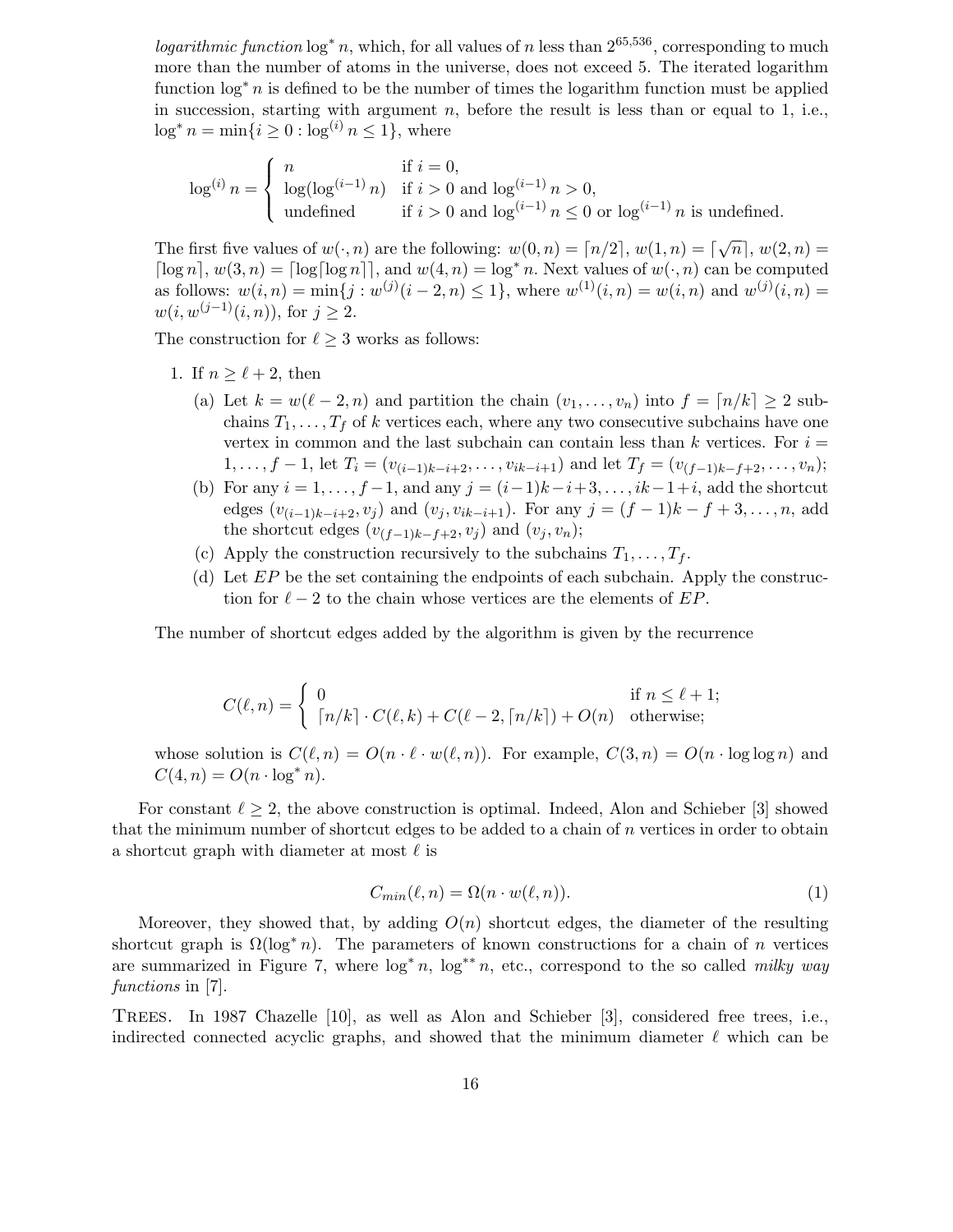achieved with the addition of  $m \geq n$  shortcut edges is  $\Theta(\alpha(m,n) + \frac{n}{m-n+1})$ , where  $\alpha$  denotes the inverse of the Ackermann's function defined by Tarjan [33]. An equivalent result that lends itself well to parallelization and allows an algorithmically simpler proof has been achieved by Thorup [36]. The idea behind Chazelle's construction for a free tree T is the following: Choose an integer  $1 \leq k \leq n$  and partition the tree into p subtrees  $T_1, \ldots, T_p$ , such that each  $T_i$  contains a number  $n_i$  of nodes, where  $k/3 < n_i \leq k$ . Such a partition can be easily computed by using a well known result also appearing in [26]. Then, the subtrees  $T_1, \ldots, T_p$  are considered as the super nodes of a free tree. This allows the classification of any path in  $T$  as either falling entirely within a super node or stretching over several super nodes. The algorithm is recursively called on each super node; moreover, the super nodes become connected with the addition of shortcuts. Chazelle's result was also shown to hold for directed trees [35]. Given a forest with n vertices and height h, Thorup [36] showed how to obtain a shortcut graph having diameter three by adding  $O(n \cdot \log \log h)$  shortcut edges. The problem of adding shortcut edges to chains and trees was also considered in [7], where a detailed treatment of the case of constant diameter was given. The parameters of known constructions are summarized in Figure 7.

| Diameter                 | Minimal number                 |  |  |
|--------------------------|--------------------------------|--|--|
|                          | of shortcut edges              |  |  |
| 1                        | $\Theta(n^2)$                  |  |  |
| $\overline{2}$           | $\Theta(n \cdot \log n)$       |  |  |
| 3                        | $\Theta(n \cdot \log \log n)$  |  |  |
| 4                        | $\Theta(n \cdot \log^* n)$     |  |  |
| 5                        | $\Theta(n \cdot \log^* n)$     |  |  |
| 6                        | $\Theta(n \cdot \log^{**} n)$  |  |  |
| 7                        | $\Theta(n \cdot \log^{**} n)$  |  |  |
| 8                        | $\Theta(n \cdot \log^{***} n)$ |  |  |
| etc.                     | etc.                           |  |  |
| $\overline{O(\log^* n)}$ |                                |  |  |

Figure 7: Minimal number of shortcut edges to be added to chains and trees with  $n$  vertices in order to obtain a shortcut graph with diameter  $\ell$ .

GENERAL GRAPHS. Thorup [34] conjectured that for any directed graph  $G = (V, E)$  one can obtain a shortcut graph with diameter polylogarithmic in  $|V|$ , i.e.,  $(\log |V|)^{O(1)}$ , by adding at most  $|E|$  shortcut edges. He also showed his conjecture to be true for planar directed graphs [35]. However, Hesse [22] gave a counterexample to Thorup's conjecture. He showed how to construct a direct graph requiring the addition of  $\Omega(|E| \cdot |V|^{1/17})$  shortcut edges to reduce its diameter below  $\Theta(|V|^{1/17})$ . By extending his construction to higher dimensions, it is possible to obtain graphs with  $|V|^{1+\epsilon}$  edges that require the addition of  $\Omega(|V|^{2-\epsilon})$  shortcut edges to reduce their diameter.

All constructions described in this section can be used to reduce key derivation time in hierarchical key assignment schemes. However, the result by Hesse [22] implies that key derivation time cannot be reduced *essentially* below  $\Omega(|V|^2)$  for some kinds of graphs by adding only shortcut edges.

## 4.2 The Shortcutting and Point-Inserting Technique

Atallah et al.[5] also proposed a different technique to reduce the diameter of an access hierarchy. Such a technique makes use of the concept of dimension of a poset. The dimension of a poset  $(V, \preceq)$ , originally defined by Dushnik and Miller [19], is the minimum number of total orders on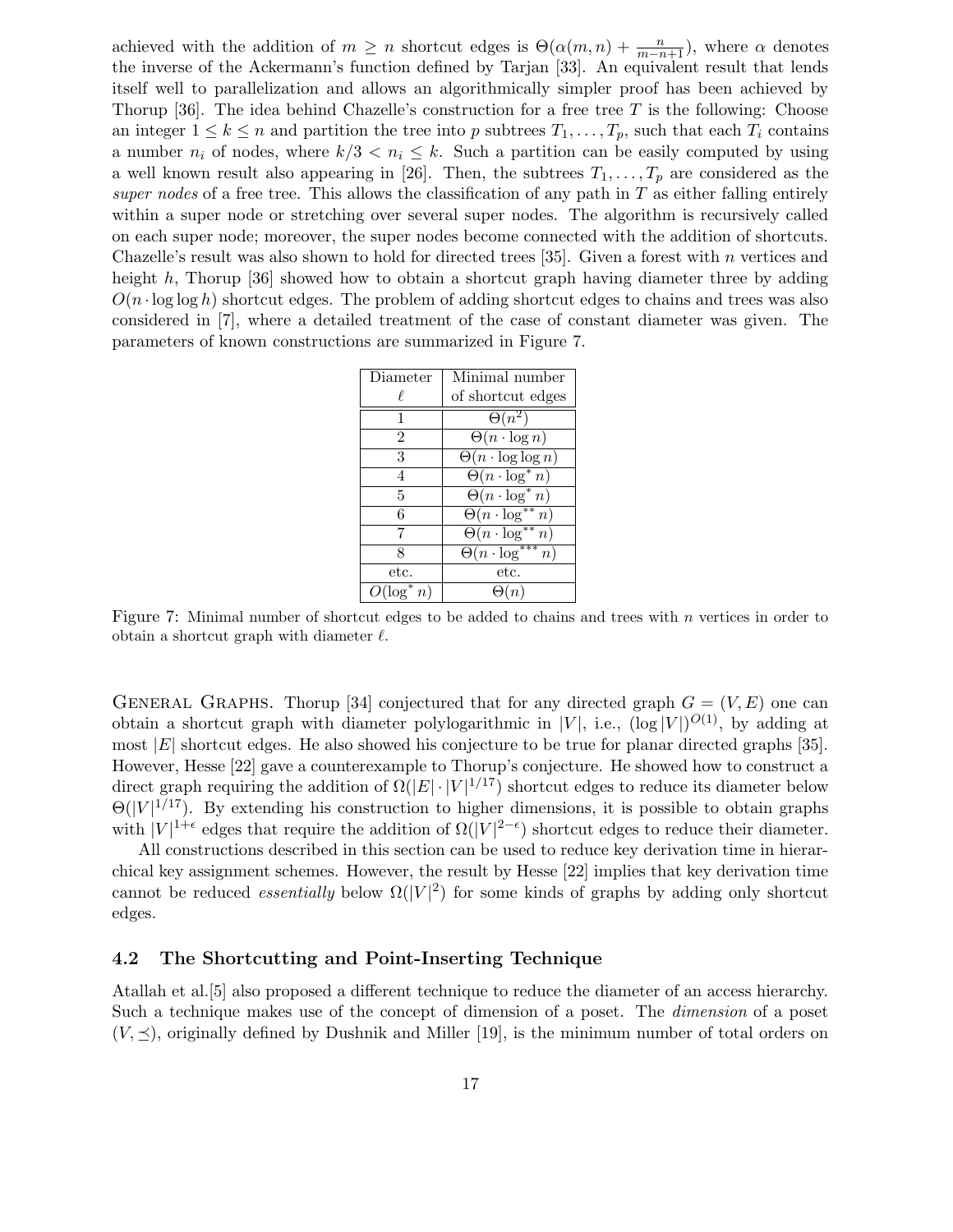V whose intersection is  $(V, \preceq)$ . It can also be seen as the smallest nonnegative integer d for which each  $u \in V$  can be represented by a d-vector  $(x_{u,1},...,x_{u,d})$  of integers such that  $u \preceq v$  if and only if  $x_{u,i} \leq x_{v,i}$ , for any  $i = 1, \ldots, d$ , and any  $u, v \in V$ . There are efficient algorithms to test if a poset has dimension 1 or 2, but the problem of determining if a poset has dimension 3 is NP-complete [38]. A poset has dimension one if and only if it is a total order.

Given a poset  $(V, \preceq)$  with dimension d and n vertices, Atallah et al. [5] proposed an algorithm to add new edges, as well as dummy vertices, to the corresponding hierarchy. Their construction is recursive and for the base case  $d = 1$ , corresponding to a totally ordered set, i.e., a chain of n vertices, uses the following algorithm: Partition the vertices of the chain into  $\lceil \sqrt{n} \rceil$  regions, where each region contains  $\lceil \sqrt{n} \rceil$  vertices, with the exception of the last region, which can contain less vertices; let S be the set consisting of each  $\lceil \sqrt{n} \rceil$ -th vertex of the chain, including the last one. Any two vertices  $v_i, v_j \in S$  such that  $i < j$  are connected by a shortcut edge. Moreover, a shortcut edge between any two vertices  $v_i \notin S$  and  $v_j \in S$  ( $v_i \in S$  and  $v_j \notin S$ , respectively), whose distance is shorter than  $\lceil \sqrt{n} \rceil$ , is added. Atallah et al. [5] claimed their algorithm results in a shortcut graph having diameter equal to three with the addition of at most  $O(n)$  shortcut edges. However, since no shortcut edge is added between any two vertices  $v_i, v_j \notin S$  inside the same region, the diameter of the resulting graph is not three, but essentially  $\lceil \sqrt{n} \rceil$ . If we want the diameter of the shortcut graph to be equal to three, we may recursively call the algorithm on each region, as done by the algorithm for  $\ell = 3$  described in Section 4.1; the recursion bottoms up when each region contains at most four vertices, since in this case the diameter is already equal to three and no more shortcut edges need to be added. It is easy to see that the above algorithm results in the addition of  $\Theta(n \cdot \log \log n)$  shortcut edges. Moreover, if we want the diameter of the shortcut graph to be at most three, we need to add at least  $\Omega(n \cdot \log \log n)$  shortcut edges, because of (1).

For the case  $d \geq 2$ , the input consists of a set of n points in the d-dimensional space. Such points correspond to the d-vectors associated to the vertices of the poset  $(V, \preceq)$  and are not connected by edges. Let M be a  $(d-1)$ -dimensional hyperplane perpendicular to the d-th dimension; M partitions the set of vertices V into two sets  $V_1$  and  $V_2$ , where  $V_1$  is the set of points that are on the smaller side of the hyperplane, according to the d-th coordinate. Let  $V'_1$  and  $V'_2$  be the projections of the points in  $V_1$  and  $V_2$  on M. A new edge from every point of  $V_1'$  (resp.,  $V_2$ ) to its corresponding point of  $V_1$  (resp.,  $V_2'$ ) is added. Then the algorithm is recursively executed on the two sets of points  $V_1$  and  $V_2$ . Finally, the  $(d-1)$ -dimensional problem on the set of points  $V_1' \cup V_2'$  is solved by using the algorithm for dimension  $d-1$ . According to Atallah et al. [5], the above construction results in a graph having diameter equal to  $2d + 1$ , with the addition of at most  $O(n \cdot d \cdot (\log n)^{d-1})$  new edges and dummy vertices. However, their computations take in account the number of shortcut edges added to a chain of n vertices, which, as noticed before, is not  $O(n)$ , but  $\Theta(n \cdot \log \log n)$ . According to the correct result for the chain, the number of new edges and dummy vertices added by their algorithm is thus  $O(n \cdot d \cdot (\log n)^{d-1} \cdot \log \log n)$ . In the following we show how to further reduce key derivation time. Our technique performs a further shortcutting of the graph obtained by Atallah et al.'s technique and allows key derivation time to be independent on d.

#### 4.3 Reducing the Diameter in the Shortcutting and Point-Inserting Technique

In this section we consider the problem of reducing the diameter of the graph obtained by the shortcutting and point-inserting technique, on input a poset  $(V, \preceq)$  with dimension d. Our construction, which we refer in the following as the *Improved Shortcutting and Point-Inserting Tech*nique (ISPIT) is recursive, and for the base case  $d = 1$  reduces to the construction proposed by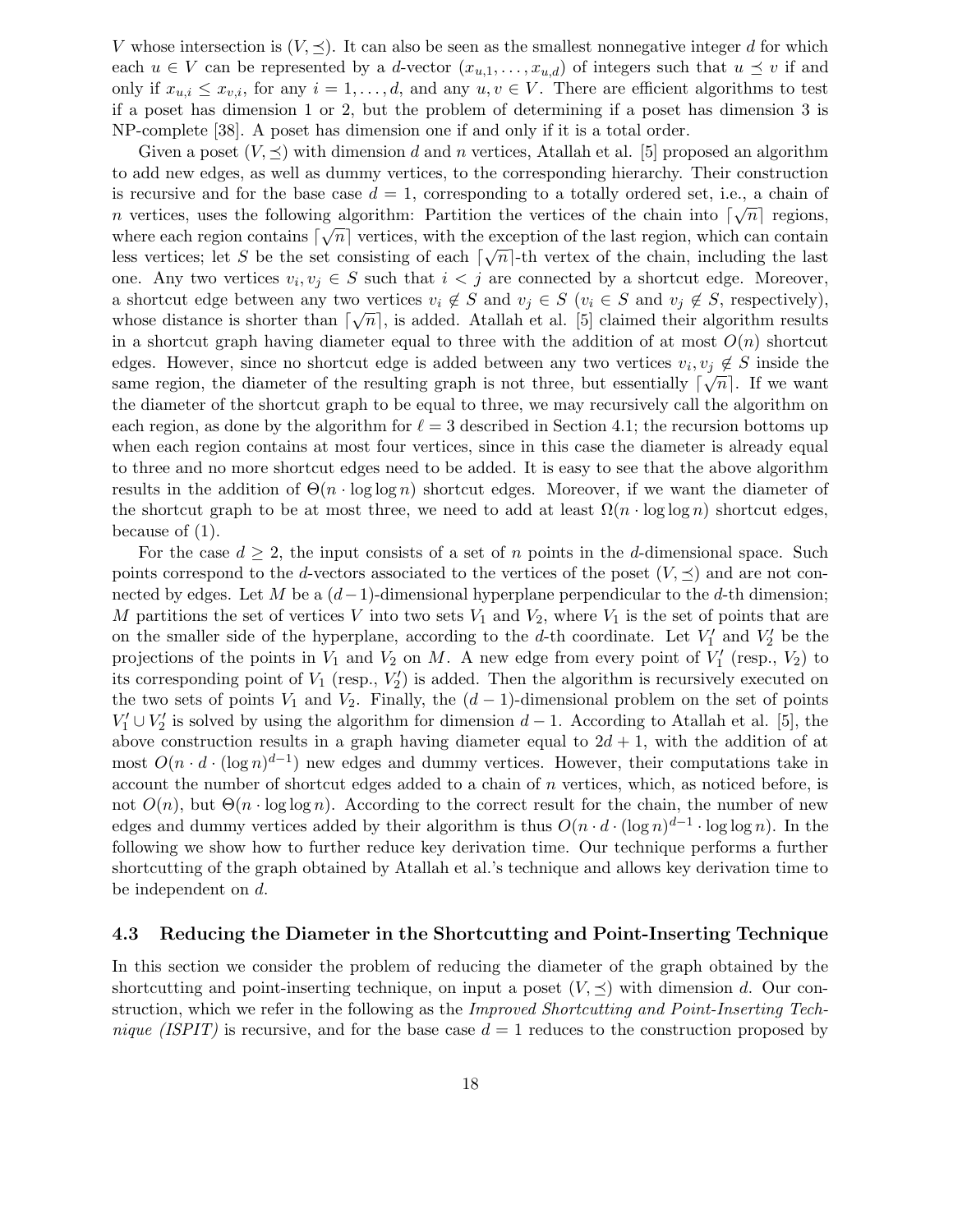Yao [39] and described in Section 4.1. The construction for the case  $d \geq 2$  is described in Figure 8. The input is a set of n d-dimensional points corresponding to the vertices in  $V$ ; for each vertex  $v \in V$ , let  $P_v^{(d)}$  be the corresponding point and let  $V^{(d)} = \{P_v^{(d)} : v \in V\}$ .

Let  $(V, \preceq)$  be a poset with dimension  $d \geq 2$ , let  $V^{(d)}$  be the set of points in the vectorial representation of the Hasse diagram associated to  $(V, \preceq)$  and based on its d total orders, and let  $\ell \geq 1$ .

- 1. If  $|V^{(d)}| = 1$ , then output  $V^{(d)}$ .
- 2. If  $|V^{(d)}| \geq 2$ , compute a  $(d-1)$ -dimensional hyperplane M perpendicular to the d-th dimension that partitions the set of points in  $V^{(d)}$  into two sets  $V_1^{(d)}$  and  $V_2^{(d)}$  of  $\lfloor n/2 \rfloor$  and  $\lceil n/2 \rceil$  points, respectively, where  $V_1^{(d)}$  is the set on the smaller side of the hyperplane (according to the d-th coordinate). Such points are projected on M. Denote by  $P_v^{(d-1)}$  the projection of  $P_v^{(d)}$  on M. Let  $V_1^{(d-1)}$  and  $V_2^{(d-1)}$  be the projections of  $V_1^{(d)}$  and  $V_2^{(d)}$ .
- 3. If  $d = 2$ , use the construction of Section 4.1 on the chain whose vertices are the points in the set  $V^{(1)}$ , in order to obtain a shortcut graph  $G^{(1)} = (V^{(1)}, E^{(1)})$ , having diameter at most  $\ell$ . The set of dummy points added by the algorithm is  $D^{(1)} = \emptyset$  (no dummy points are added).
- 4. If  $d \geq 3$ , recursively call the algorithm on the set of points in  $V^{(d-1)} = V^{(d-1)} \cup V^{(d-1)}$ , corresponding to a  $(d-1)$ -dimensional hyperplane; let  $G^{(d-1)} = (V^{(d-1)} \cup D^{(d-1)}, E^{(d-1)})$  be the corresponding output.
- 5. Let  $D^{(d)} = V^{(d-1)} \cup D^{(d-1)}$ .
- 6. Let  $E^{(d)} = E^{(d-1)}$ .
- 7. Add edges between points in  $V^{(d)}$  and corresponding projections:
	- (a) For each point  $P_v^{(d)} \in V_1^{(d)}$ , add an edge  $(P_v^{(d-1)}, P_v^{(d)})$  to  $E^{(d)}$ .
	- (b) For each point  $P_v^{(d)} \in V_2^{(d)}$ , add an edge  $(P_v^{(d)}, P_v^{(d-1)})$  to  $E^{(d)}$ .
- 8. Add shortcut edges between points in  $V^{(d)}$  and dummy points:
	- (a) For each edge  $(P_u^{(d-1)}, P_v^{(j)}) \in E^{(d-1)}$ , add an edge  $(P_u^{(d)}, P_v^{(j)})$  to  $E^{(d)}$ .
	- (b) For each edge  $(P_u^{(j)}, P_v^{(d-1)}) \in E^{(d-1)}$ , add an edge  $(P_u^{(j)}, P_v^{(d)})$  to  $E^{(d)}$ .
- 9. Recursively call the algorithm on the two sets of points in  $V_1^{(d)}$  and  $V_2^{(d)}$ .
- 10. Output the graph  $G^{(d)} = (V^{(d)} \cup D^{(d)}, E^{(d)})$ .

#### Figure 8: The Improved Shortcutting and Point-Inserting Technique.

The number  $DP(n, d)$  of dummy points added by the ISPIT is  $DP(n, d) = 2 \cdot DP(\lceil n/2 \rceil, d) +$  $DP(n, d-1) + \Theta(n)$ , where  $DP(n, 1) = 0$  and  $DP(1, d) = 0$ . Indeed, in order to construct  $G^{(d)}$ , the algorithm adds n dummy points, corresponding to the projections of the points in  $V^{(d)}$  on the  $(d-1)$ -dimensional hyperplane M, plus  $DP(n, d-1)$  dummy points for the construction of  $G<sup>(d-1)</sup>$ , and then is recursively called on the two sets  $V_1^{(d)}$  $V_1^{(d)}$  and  $V_2^{(d)}$  $\zeta_2^{(a)}$ . The solution of the above recurrence is  $DP(n) = \Theta(n \cdot d \cdot (\log n)^{d-1})$ . On the other hand, the number  $T(n)$  of new edges added by the ISPIT is  $T(n,d) \leq 2 \cdot T(\lceil n/2 \rceil, d) + 3 \cdot T(n, d - 1) + \Theta(n)$ , where  $T(n, 1)$  denotes the number of shortcut edges added by the construction of Section 4.1 for the case  $d = 1$  in order to obtain a shortcut graph having a certain diameter, whereas,  $T(1, d) = 0$ . Indeed, at most  $3 \cdot |E^{(d-1)}| + n$  new edges are added in steps 7. and 8. and then the algorithm is recursively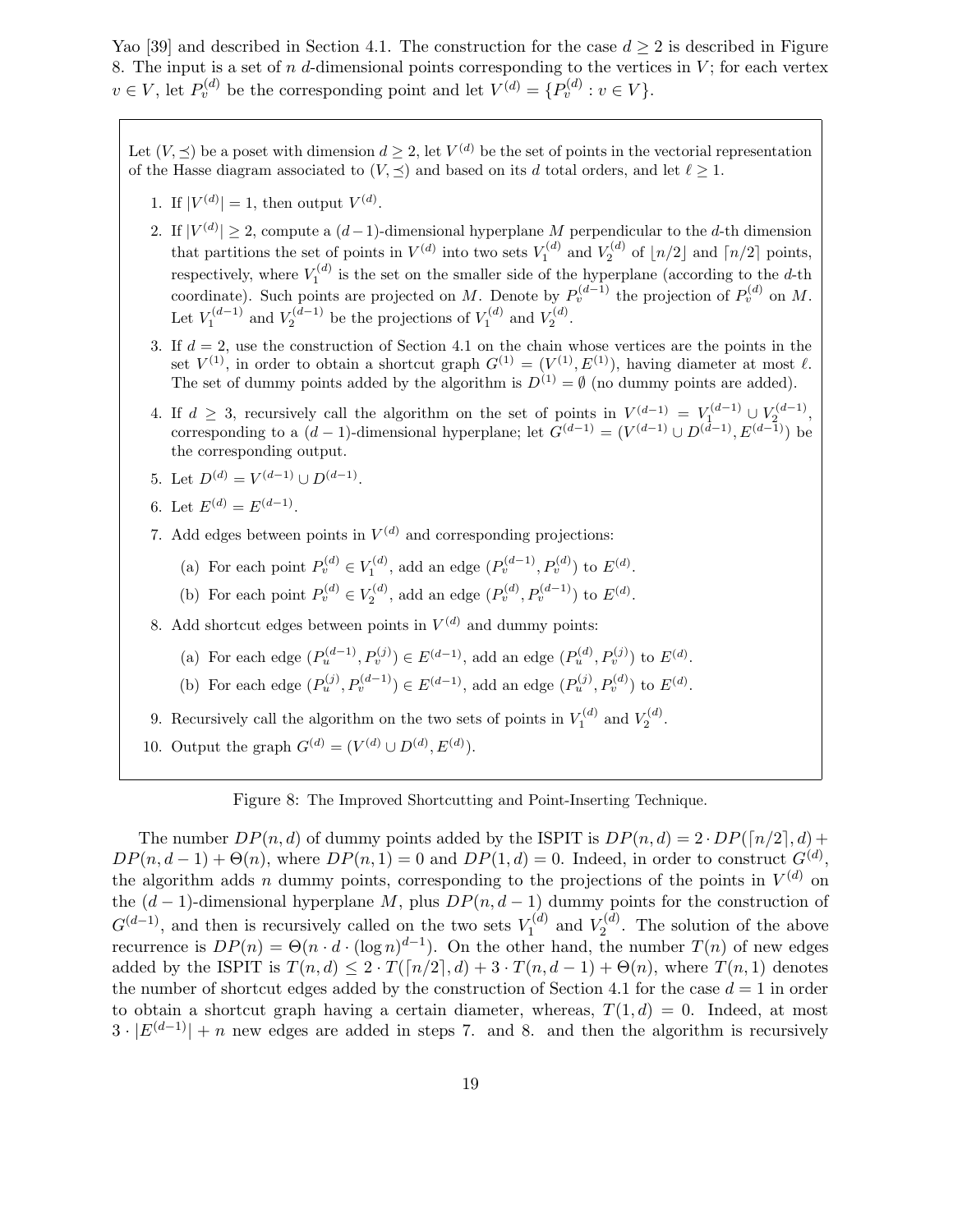called on the two sets  $V_1^{(d)}$  $V_1^{(d)}$  and  $V_2^{(d)}$  $\mathcal{I}_2^{(u)}$ . Clearly, the solution of  $T(n,d)$ , as well as the diameter of the graph  $G^{(d)}$ , depends on the the number  $T(n, 1)$  of shortcut edges added by the construction of Section 4.1. If  $T(n, 1) = \Theta(n)$ , then  $T(n,d) = O(n \cdot d \cdot (3 \log n)^{d-1})$ . On the other hand, if  $T(n, 1) = \Theta(n \cdot \log \log n)$ , then  $T(n, d) = O(n \cdot d \cdot (3 \log n)^{d-1} \cdot \log \log n)$  and the diameter of the graph  $G^{(d)}$  is three, i.e., it is independent on d. It is easy to see that, for any two vertices  $u, v \in V$  such that  $u \preceq v$ , there exists a path from  $P_v^{(d)}$  to  $P_u^{(d)}$  in  $G^{(d)}$  which has length at most the diameter of the graph  $G^{(1)}$  obtained by solving the 1-dimensional problem on  $V^{(1)}$ .

Compared to the technique in [5], the ISPIT allows a further reduction of the diameter, but in each recursive call, it adds at most three times the number of new edges added by that algorithm. In the following we show a trade-off between the number of edges added by the ISPIT and the diameter of the resulting graph. The idea behind the construction is the following: Assume the 1-dimensional problem is solved by adding  $\Theta(n \log \log n)$  shortcut edges. For each  $j = 2, \ldots, d$ , the j-dimensional problem could be solved either with the technique in [5] or with ours. Let  $1 \le t \le d$  and assume, for example, that for  $j = 2, \ldots, t$ , the technique in [5] is used to solve the j-dimensional problem, whereas, our technique is used to solve the problems with dimensions from  $t + 1$  to d. It is easy to see that the graph resulting by the above construction has diameter  $2t + 1$ . Moreover, the number of new edges added by the modified algorithm is  $O(3^{d-t} \cdot n \cdot t \cdot (\log n)^{d-1} \cdot \log \log n).$ 

An Example of the New Technique. For the reader's convenience, in the following we illustrate how the ISPIT works for the case  $d = 2$ . Consider the hierarchy represented on the left hand side of Figure 9. The vectorial representation of the hierarchy is represented on the right hand side of Figure 9.



Figure 9: A hierarchy with dimension  $d = 2$  and its vectorial representation.

Notice that if a point  $P_v^{(2)} = (x_v, y_v)$  dominates another point  $P_u^{(2)} = (x_u, y_u)$  in the vectorial representation, i.e., if  $x_u < x_v$  and  $y_u < y_v$ , then there is a path from vertex v to vertex u in the hierarchy. The left hand side of Figure 10 shows the dummy points, represented by open circles, corresponding to the projections of the 2-dimensional points on the median line. The right hand side of Figure 10 shows the shortcut graph obtained by the construction of Section 4.1, for  $\ell = 2$ ,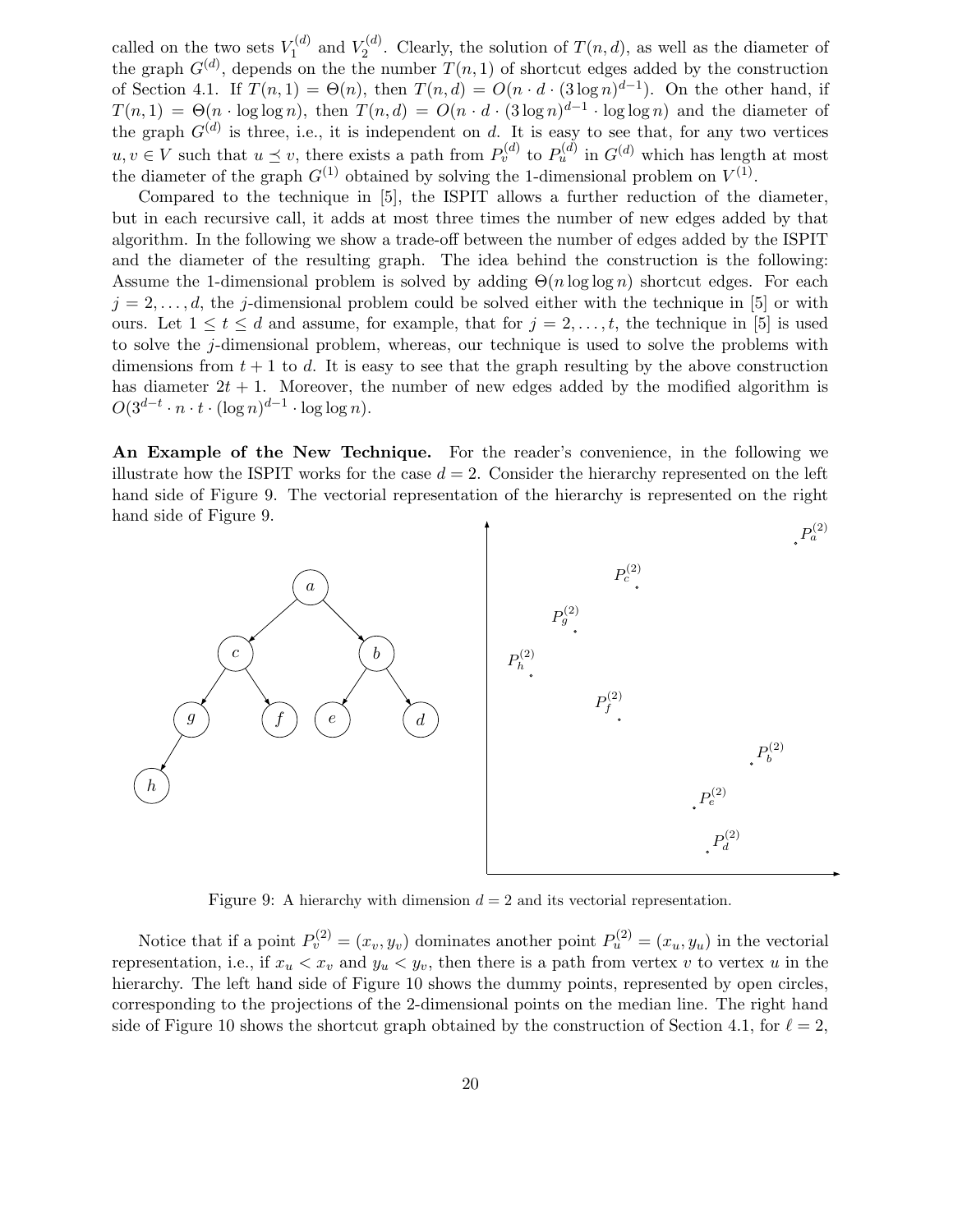on the chain of dummy points.



Figure 10: Dummy points corresponding to the projections of two-dimensional points and shortcut graph obtained by the construction of Section 4.1, for  $\ell = 2$ , on the chain of dummy points.

The left hand side of Figure 11 shows the new edges, represented by dashed lines, added by the ISPIT in step 7. Finally, the right hand side of Figure 11 shows the shortcut edges added by the ISPIT in step 8. New edges and points added in recursive calls of the algorithm are not represented.



Figure 11: New edges added by our algorithm in steps 7. and 8.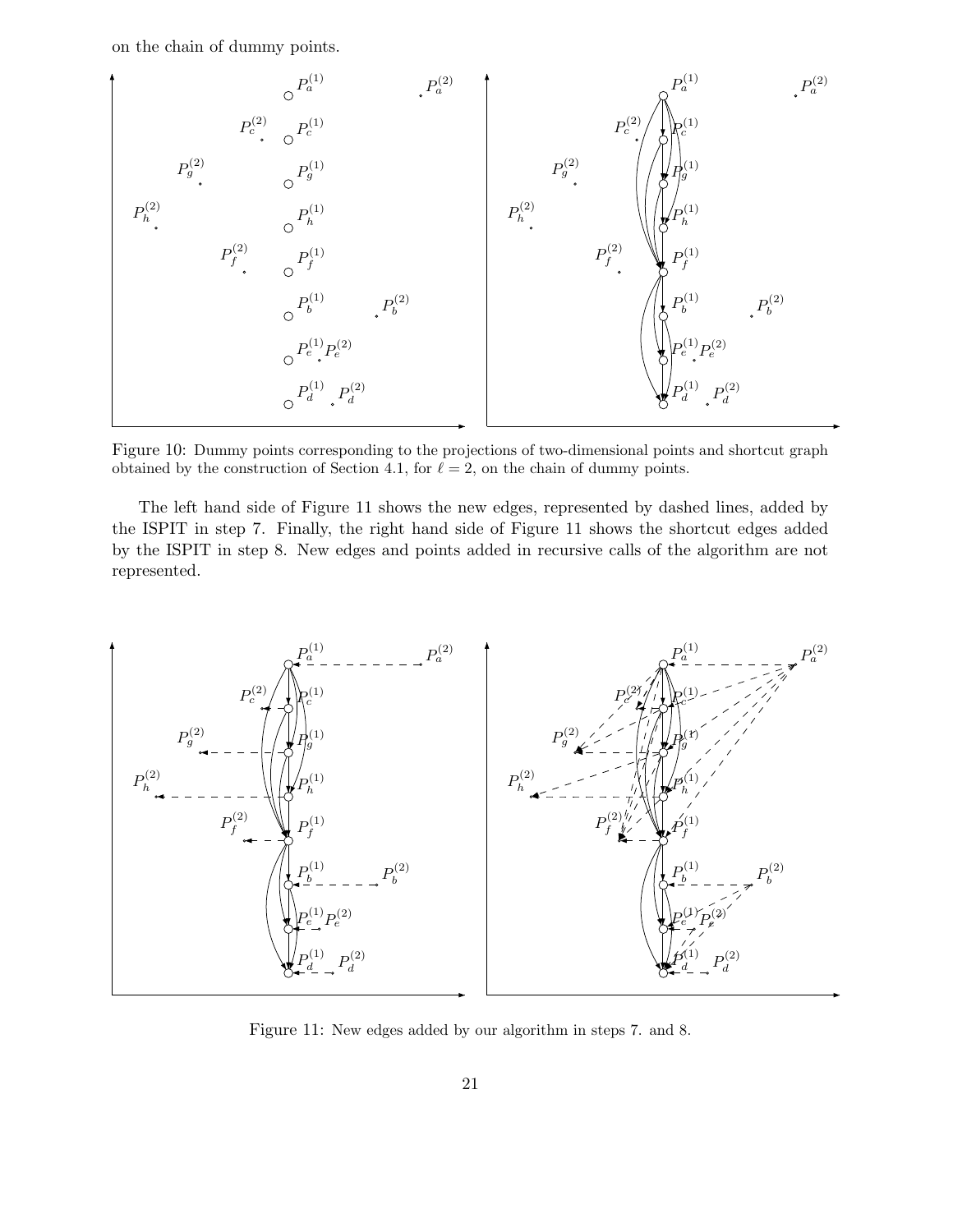# 5 A Construction based on Broadcast Encryption Schemes

In this section we show how to construct a hierarchical key assignment scheme using as a building block a broadcast encryption scheme. A broadcast encryption scheme allows a sender to broadcast an encrypted message to a set of users in such a way that only legitimate users can decrypt it. Broadcast encryption schemes can be either public key or symmetric key based. In the symmetric key setting, only a trusted authority can broadcast data to the receivers. In contrast, in the public key setting a public key published by a trusted authority allows anybody to broadcast a message. We first recall the definition of a public-key broadcast encryption scheme [9].

**Definition 5.1** A public-key broadcast encryption scheme for a set  $\mathcal U$  of users is a triple of algorithms (Set, Enc, Dec) satisfying the following conditions:

- 1. The setup algorithm Set is probabilistic polynomial-time. It takes as input a security parameter  $1^{\tau}$  and the set of users U and produces as output a private key sk<sub>u</sub>, for each user  $u \in \mathcal{U}$ , and a public key pk.
- 2. The encryption algorithm Enc is probabilistic polynomial-time. It takes as inputs  $1^{\tau}$ , a subset  $X \subseteq \mathcal{U}$ , and the public key pk, and produces as output the a pair  $(Hdr, k)$ , where Hdr is called the broadcast header and  $k$  is a encryption key. Let  $m$  be a message to be broadcast in such a way that only users in X are allowed to obtain m and let y be the encryption of m under the symmetric key k. The broadcast message consists of  $(X, Hdr, y)$ , where the pair  $(X, Hdr)$  is called the full broadcast header and y is called the broadcast body.
- 3. The decryption algorithm Dec is deterministic polynomial-time. It takes as inputs  $1^{\tau}$ , a subset  $X \subseteq \mathcal{U}$ , a user  $u \in X$  and its private key  $sk_u$ , a broadcast header Hdr, and the public key pk, and produces as output the key k. Such a key can be used to decrypt the broadcast body y in order to obtain m.

We require that for all subsets  $X \subseteq \mathcal{U}$ , all users  $u \in X$ , all public keys and private keys which can be output by  $Set(1^{\tau}, \mathcal{U})$ , all pairs  $(Hdr, k)$ , which can be output by  $Enc(1^{\tau}, X, pk)$ , we have that  $Dec(1^{\tau}, X, u, sk_u, Hdr, pk) = k.$ 

In the following we show how to construct a hierarchical key assignment scheme using as a building block a public-key broadcast encryption scheme. The idea behind our construction, referred in the following as the *Broadcast Encryption Based Construction (BEBC)*, is to compute the private and public information by using the broadcast encryption scheme; more precisely, the public information will contain a broadcast header  $Hdr_u$ , which corresponds to an encryption of the key  $k_u$ , for each class  $u \in V$ . Such a broadcast header can be decrypted by all classes in the set  $I_u = \{v \in V : \text{ there is a path from } v \text{ to } u \text{ in } G\}$ , allowing them to compute the key  $k_u$ . The Broadcast Encryption Based Construction is described in Figure 12.

## 5.1 Analysis of the Scheme

In this section we first show that the security property of the BEBC depends on the security property of the underlying broadcast encryption scheme. Afterwards, we evaluate the performances of the BEBC with respect to several parameters, such as space requirements for public and private information storage and computational requirements for key derivation and key updates.

Before analyzing the security of the BEBC we first need to define what we mean by a secure public-key broadcast encryption scheme. The security of a public-key broadcast encryption scheme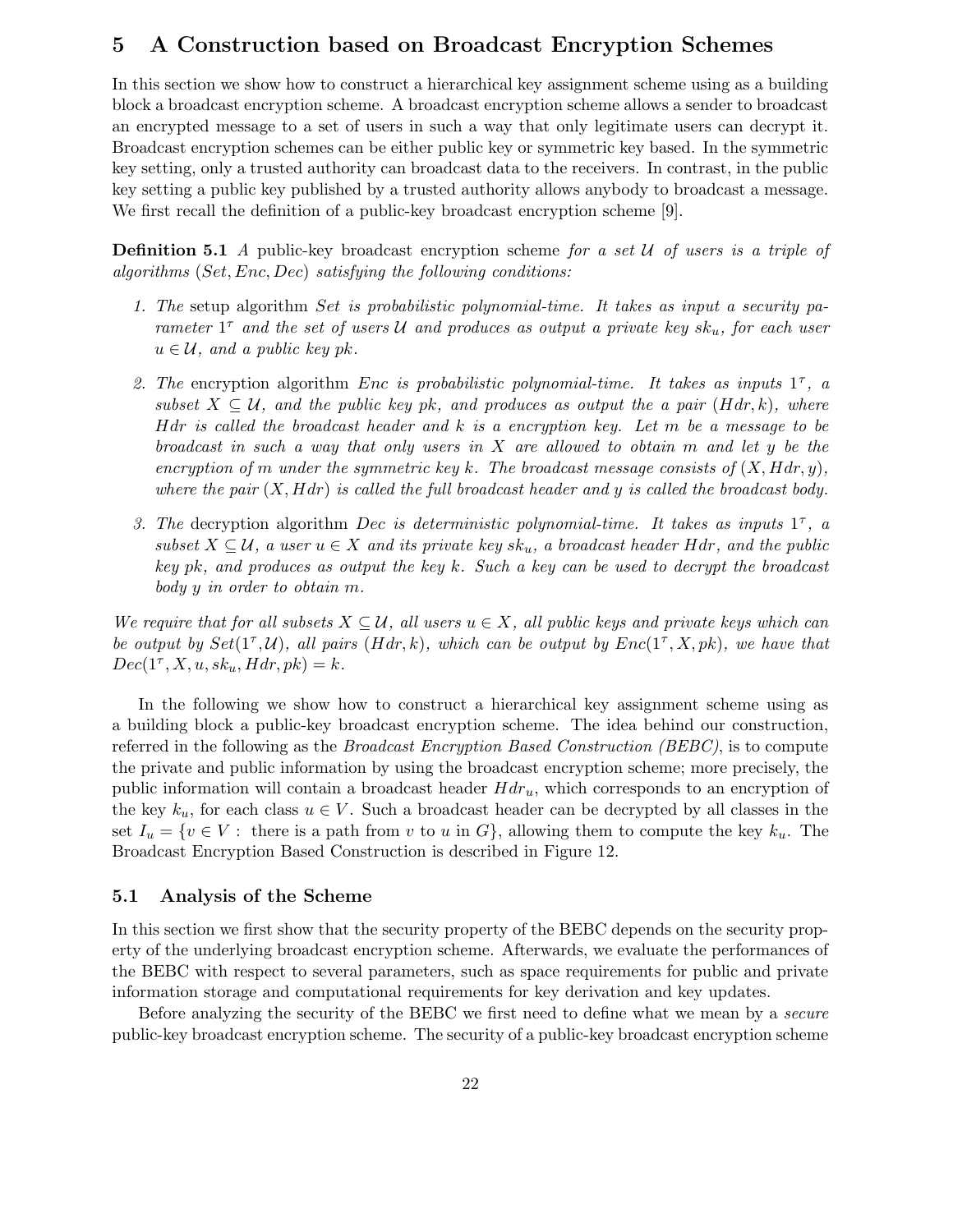Let  $\Gamma$  be a family of graphs corresponding to partially ordered hierarchies. Let  $G = (V, E) \in \Gamma$  and let  $(Set, Enc, Dec)$  be a public-key broadcast encryption scheme for users in V. Algorithm  $Gen(1^{\tau}, G)$ 

- 1. Run  $Set(1^{\tau}, V)$  to generate a public key  $pk$  and a secret key  $sk_u$  for any  $u \in V$ ;
- 2. For each class  $u \in V$ , let  $s_u = sk_u$ ;
- 3. For each class  $u \in V$ , run  $Enc(1^{\tau}, I_u, pk)$  to obtain the pair  $(Hdr_u, k_u)$ ;
- 4. Let s and k be the sequences of private information and keys computed in the previous two steps;
- 5. Let pub be the sequence constituted by the public key pk along with the header  $Hdr_u$ , for any  $u \in V$ ;
- 6. Output  $(s, k, pub)$ .

Algorithm  $Der(1^{\tau}, G, u, v, s_u, pub)$ 

- 1. Extract the public key pk and the header  $Hdr_v$  from pub.
- 2. Output  $k_v = Dec(1^{\tau}, I_v, u, s_u, Hdr_v, pk).$

Figure 12: The Broadcast Encryption Based Construction.

is defined through a game between an adversary A and a challenger. According to the capabilities of the adversary and the security goal, several types of security notions for public-key broadcast can be defined. We consider the definition of *semantic security* given by Boneh et al. [9], where the adversary is not allowed to issue decryption queries to the challenger. Different notions of security, such as *chosen ciphertext security* can be found in [18, 9, 24]. We consider the following game:

- Initialization. Algorithm A outputs a set  $X \subseteq U$  of receivers that it wants to attack.
- Setup. The challenger first runs  $Set(1^{\tau}, \mathcal{U})$  to obtain a private key  $sk_u$  for each user  $u \in \mathcal{U}$ and a public key pk. Afterwards, it gives the public key pk and all private keys  $sk_v$  for which  $v \notin X$  to A.
- Challenge. The challenger runs  $Enc(1^{\tau}, X, pk)$  to obtain  $(Hdr, k)$ . Then, it picks a random bit  $b \in \{0, 1\}$ , sets  $k_b = k$  and chooses  $k_{1-b}$  as a random key. The challenge  $(Hdr, k_0, k_1)$  is given to A.
- Guess. Algorithm A outputs its guess  $b' \in \{0, 1\}$  for b and wins the game if  $b = b'$ .

The advantage of the adversary A is defined as

$$
Adv_{A,\mathcal{U}}(1^{\tau}) = |Pr[b' = b] - 1/2|.
$$

**Definition 5.2** Let  $(Set, Enc, Dec)$  be a public-key broadcast encryption scheme for a set  $U$  of users. The scheme is said to be semantically secure if the function  $\mathbf{Adv}_{A,\mathcal{U}}(1^{\tau})$  is negligible, for any adversary A whose time complexity is polynomial in  $\tau$ .

Now we are ready to show that if the public-key broadcast encryption scheme (Set, Enc, Dec) is semantically secure, then the BEBC is secure in the sense of IND-ST.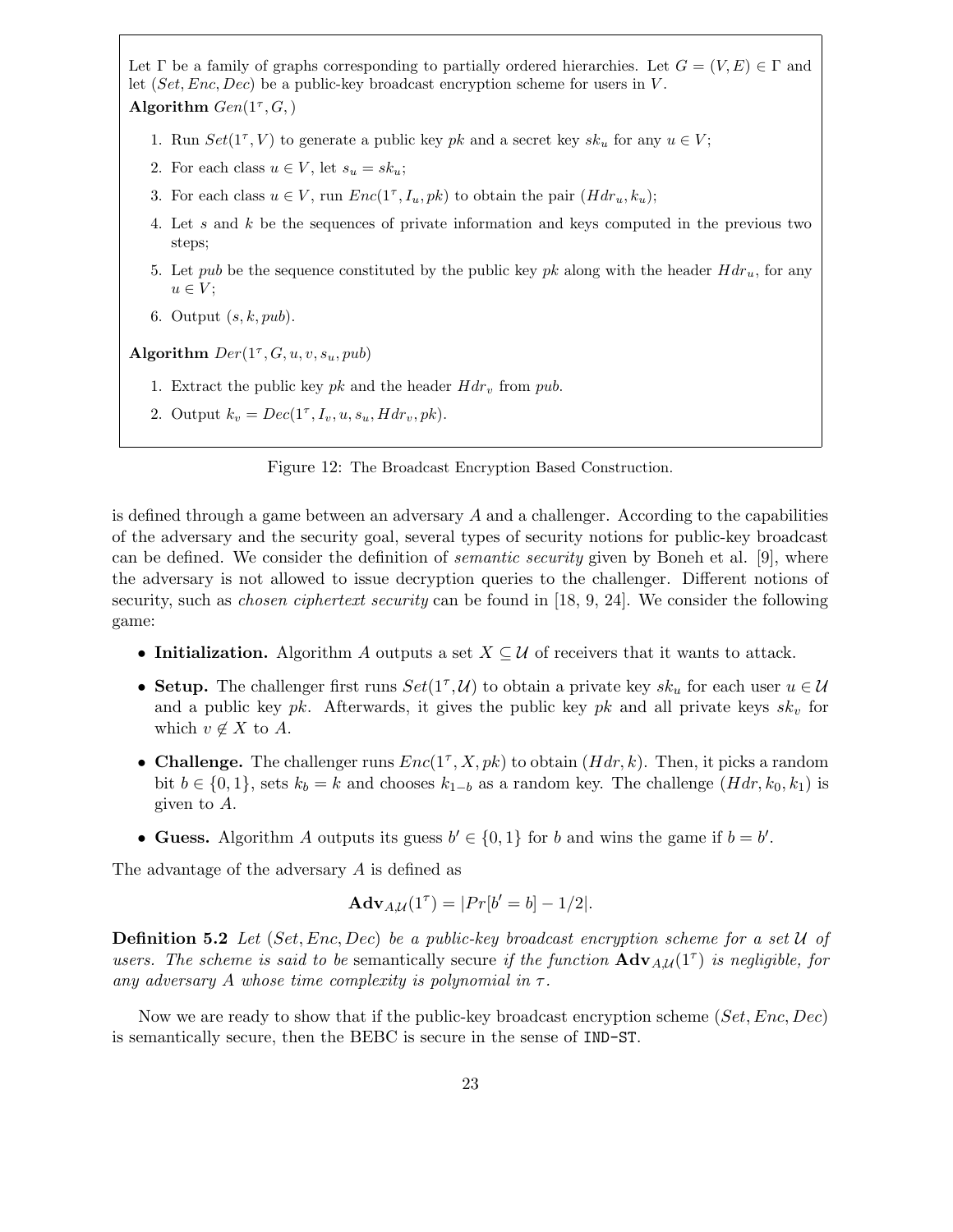**Theorem 5.3** If the public-key broadcast encryption scheme (Set, Enc, Dec) is semantically secure, then the BEBC is secure in the sense of IND-ST.

Proof. Assume by contradiction that the BEBC is not secure in the sense of IND-ST. Thus, there exists a graph  $G = (V, E)$  in  $\Gamma$  and a class  $u \in V$  for which there exists a polynomial time adversary  $\texttt{STAT}_u$  whose advantage  $\text{Adv}_{\texttt{STAT}_u}^{\texttt{IND}}(1^{\tau}, G)$  is non negligible. We show how to construct a polynomial time adversary A which, by using  $\texttt{STAT}_u$ , is able to break the semantic security of the broadcast encryption scheme used as a building block of the BEBC.

The adversary A first chooses  $I_u \subseteq V$  as the set of receivers it wants to attack. Then, it interacts with the challenger, obtaining the public key  $pk$  and the secret keys for all users in  $V \setminus I_u$ . Afterwards, it gets the challenge  $(Hdr, k_0, k_1)$  computed by the challenger. Then, A constructs the inputs for  $\texttt{STAT}_u$  as follows:

- For each class  $v \in V \setminus \{u\}$ , A runs  $Enc(1^{\tau}, I_v, pk)$  to obtain the pair  $(Hdr_v, k_v)$ ;
- The public information pub consists of the public key pk along with the header  $Hdr_v$ , for any  $v \in V$ , with  $H dr_u$  set equal to the challenge  $H dr$ ;
- The private information *corr* held by corrupted users consists of the secret keys for all users in  $V \setminus I_u$ ;
- The last input for  $\text{STAT}_u$  consists of the key  $k_1$  contained in the challenge  $(Hdr, k_0, k_1)$ .

Notice that if the last input for  $\text{STAT}_u$  is equal to the key k hidden into the header  $Hdr$ , then the random variable associated to  $\text{STAT}_u$ 's view is exactly the same as in experiment  $\text{Exp}_{\text{STAT}_u}^{\text{IND}-1}(1^{\tau}, G)$ , whereas, if it is a random string, such a variable has the same distribution as the one associated to  $\text{STAT}_u$ 's view in experiment  $\text{Exp}_{\text{STAT}_u}^{\text{IND}-0}(1^{\tau}, G)$ .

Finally, A outputs the same output as  $\text{STAT}_u(1^{\tau}, G, pub, corr, k_1)$ . It is easy to see that

$$
\mathbf{Adv}_{A,V}(1^{\tau}) = \mathbf{Adv}_{\mathtt{STAT}_u}^{\mathtt{IND}}(1^{\tau}, G).
$$

Since  $\mathbf{Adv}^{\text{IND}}_{\text{STAT}_u}(1^{\tau}, G)$  is non negligible, it follows that adversary A is able to break the semantic security of the public-key broadcast encryption scheme. Contradiction.  $\Box$ 

Regarding space requirements, the public information pub in the BEBC consists of the public key pk, as well as of a public header  $Hdr_u$  for each class  $u \in V$ . Hence, the size of the public information depends on the size of the public key and of the header in the underlying public-key broadcast encryption scheme. On the other hand, each class has to store a single secret value, corresponding to the secret key in the underlying scheme. Moreover, users are required to perform a single decryption in order to derive a key.

## 5.2 An Efficient Construction using Bilinear Maps

In this section we show how to obtain a broadcast encryption based hierarchical key assignment scheme where the amount of public information is linear in the number of classes and the private information assigned to each class has constant size. The idea is to use the BEBC by plugging in the public-key broadcast encryption scheme proposed by Boneh et al. [9], which is based on a bilinear map between two groups. A function  $e: G_1 \times \hat{G}_1 \to G_2$  is said to be a *bilinear map* if: 1)  $G_1$  and  $\hat{G}_1$  are two groups of the same prime order q; 2) For each  $\alpha, \beta \in Z_q$ , each  $g \in G_1$ , and each  $h \in \hat{G}_1$ , the value  $e(g^{\alpha}, h^{\beta}) = e(g, h)^{\alpha\beta}$  is efficiently computable; and 3) The map is non-degenerate (i.e., if g generates  $G_1$  and h generates  $\hat{G_1}$ , then  $e(g, h)$  generates  $G_2$ ). In the following, for simplicity, we focus on symmetric bilinear maps (i.e., such that  $G_1 = \hat{G}_1$ ).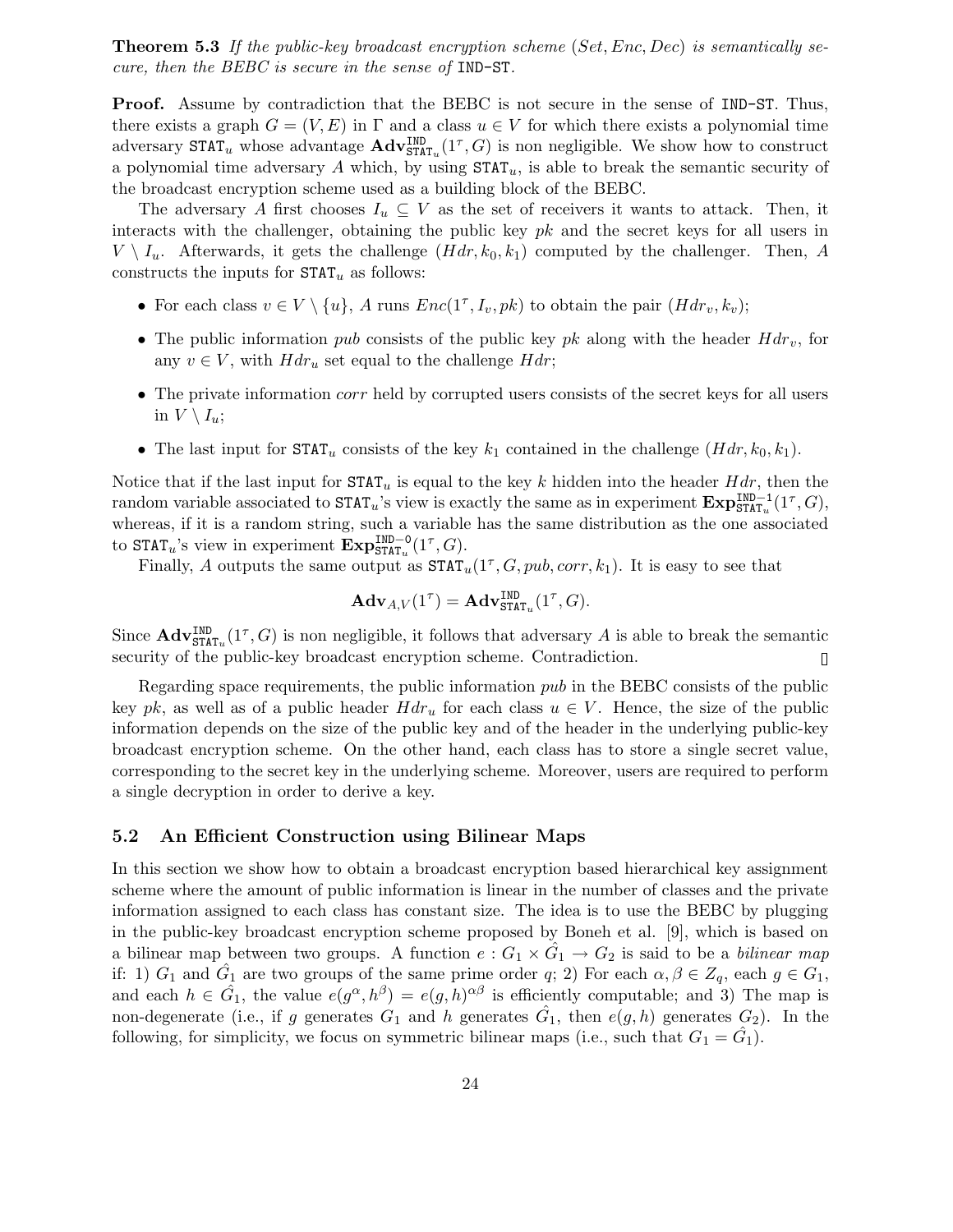The m-Bilinear Decisional Diffie-Hellman Exponent Problem (m-BDDHE) in  $\lt G_1, G_2, e \gt,$ formally introduced in [8], is as follows: given a tuple  $(g, h, g_1, \ldots, g_m, g_{m+2}, \ldots, g_{2m}, x) \in G_2^{2m+2}$ , where  $g_i = g^{(\alpha^i)}$  for  $i = 1, \ldots, m-1, m+1, \ldots, 2m$ , for a randomly chosen generator g of  $G_1$ , randomly chosen  $\alpha \in Z_q^*$ ,  $h \in G_1$ , and  $x \in G_2$ , decide whether  $x = e(g^{\alpha^{m+1}}, h)$ . The m-Bilinear Decisional Diffie-Hellman Exponent Assumption is the assumption that the m-BDDHE problem is computationally hard. Such an assumption holds in generic bilinear groups [8].

Boneh et al. [9] showed how to construct a semantically secure broadcast encryption scheme for a set  $U$  of n users, assuming the intractability of the n-BDDHE problem. In their scheme the private key held by each user consists of a single group element, the public key contains  $2n + 1$  group elements, whereas, each broadcast header consists of two group elements. For a subset  $X \subseteq U$  of receivers, one decryption operation requires at most  $|X| - 2$  group operations. However, if a receiver in X has already decrypted a broadcast message for a set of receivers  $X'$ which is similar to X, then only  $|X| - |X'|$  group operations are needed. It follows that if we use such a public-key broadcast encryption scheme in the BEBC, we obtain a hierarchical key assignment scheme where the public information consists of  $4|V| + 1$  group elements, whereas, the private information has constant size. Finally, key derivation requires a single (complex) decryption operation (as already discussed before, such a decryption can require at most  $|V| - 2$ group operations).

#### 5.2.1 Handling Dynamic Changes

In this section we show how to manage changes to the hierarchy, such as addition and deletion of nodes and edges, in such a way that no private information held by users need to be redistributed by the TA. Indeed, such updates can be handled by local changes to the public information.

Before describing how the updates can be managed by the TA, we notice that the scheme proposed by Boneh et al. [9] also handles the incremental addition of new users, without restricting a-priori the total number of users which can be managed. However, this involves the distribution of one more private value to each user. Moreover, the scheme also supports the incremental sharing operation, i.e., the broadcaster may enable new users to decrypt the broadcast message. Such an addition requires the broadcaster to compute a new header and to remember a secret value associated to such a header. Now we are ready to discuss how the TA can manage any change to the hierarchy in our construction.

- **Insertion of an edge.** Let  $(u, v)$  be an edge to be inserted in E. Such an update, involving the insertion of the class u in the set  $I_v$ , can be managed by the TA by performing the incremental sharing operation offered by the scheme in [9].
- **Deletion of an edge.** Let  $(u, v)$  be an edge to be deleted from E. The TA first updates  $I_v$ to be the set  $I_v \setminus \{u\}$  and then substitutes the old header  $Hdr_v$ , contained in the public information pub, with a new one corresponding to a new key  $k_v$ . Such a substitution is necessary to forbid users belonging to class  $u$  from computing the key of class  $v$ . The new pair  $(Hdr_v, k_v)$  is obtained by running  $Enc(1^{\tau}, I_v, pk)$ .
- **Insertion of a class.** Let  $u$  be a class to be inserted in  $V$  along with new incoming and outgoing edges. Such an update can be managed by the TA by first performing the incremental addition of a new user offered by the scheme in [9], and then by adding the edges using the above procedure for edge insertions.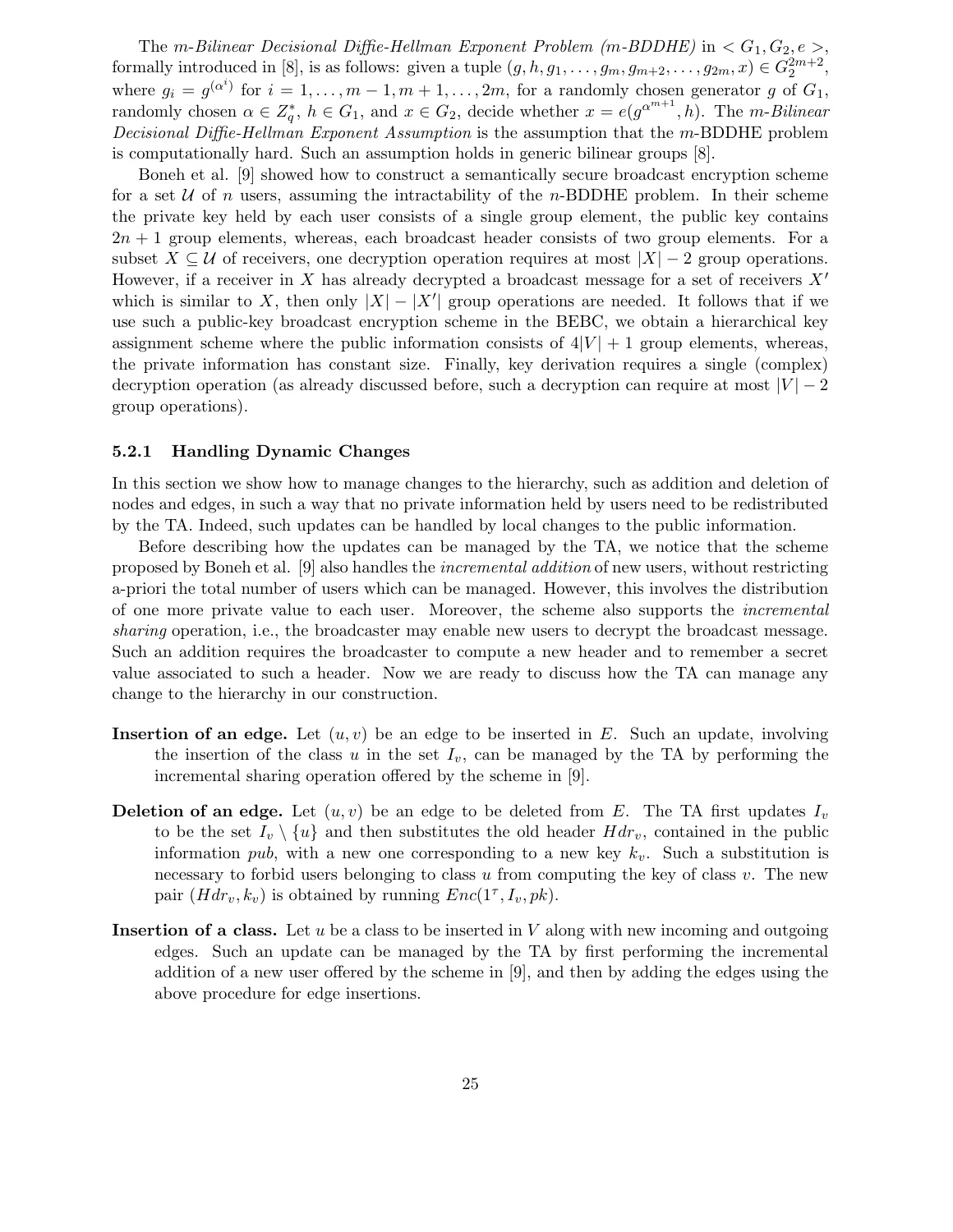**Deletion of a class.** Let u be a class to be deleted from V. For each edge outgoing from  $u$ , the TA uses the above procedure for edge deletions. Afterwards, the TA deletes the header  $Hdr_u$  from pub.

# 6 Summary of the Results

In this paper we have designed and analyzed hierarchical key assignment schemes which are provably-secure and efficient. We have proposed a first construction based on symmetric encryption schemes and a second one using as a building block a public-key broadcast encryption scheme. Both constructions are provably secure with respect to key indistinguishability, require a single computational assumption and improve on previous proposals. In particular, one of our constructions provides constant private information and public information linear in the number of the classes. Moreover, both schemes support dynamic updates to the hierarchy with local changes to the public information and without requiring any private information to be re-distributed.

Figure 13 shows a comparison between our constructions and the one proposed by Atallah et al. [4] for a partially ordered hierarchy  $G = (V, E)$ . The comparison takes into account several parameters, such as the public and private information, the number and the type of operations required by a class  $u \in V$  to compute the key of a class v lower down in the hierarchy, and the computational assumption.

| Scheme      | Public        | Private     | Key                                              | Computational                  |
|-------------|---------------|-------------|--------------------------------------------------|--------------------------------|
|             | information   | information | derivation                                       | assumption                     |
| Atallah     | $2 E  +  V $  | <b>One</b>  | $2 \cdot dist_G(u, v) + 1$ operations:           | CCA-secure                     |
| et al. [4]  |               |             | $\bullet$ dist <sub>G</sub> $(u, v)$ decryptions | $\frac{1}{2}$ encryption + PRF |
|             |               |             | • $dist_G(u, v) + 1$ PRF eval.                   |                                |
| <b>EBC</b>  | $ E + V $     | <b>O</b> ne | $dist_G(u, v) + 1$                               | IND-P1-CO-secure               |
|             |               |             | decryptions                                      | encryption                     |
| Modified    | $2 E  +  V $  | <b>One</b>  | $dist_G(u, v)$                                   | IND-P1-CO-secure               |
| <b>EBC</b>  |               |             | decryptions                                      | encryption                     |
| <b>DEBC</b> | $ E +2 V $    | One         | $\overline{dist}_G(u, v) + 2$                    | IND-P1-CO-secure               |
|             |               |             | decryptions                                      | encryption                     |
| Modified    | $3 E  + 2 V $ | One         | $dist_G(u, v)$                                   | IND-P1-CO-secure               |
| <b>DEBC</b> |               |             | decryptions                                      | encryption                     |
| <b>BEBC</b> | $4 V  + 1$    | <b>One</b>  | One (complex)                                    | $V$ -BDDHE                     |
|             |               |             | decryption                                       |                                |

Figure 13: Comparison between hierarchical key assignment schemes which are provably secure in the sense of IND-ST.

Using the constructions proposed in this work, new constructions for hierarchical key assignment schemes with temporal constraints have been recently proposed [17]. Such schemes exhibit a tradeoff among the amount of secret data that needs to be distributed and stored by the users, the amount of public data, the complexity of key derivation, and the computational assumption on which the security of the scheme is based.

## References

[1] A. V. Aho, M. R. Garey, and J. D. Ullman, The Transitive Reduction of a Directed Graph, SIAM Journal on Computing, 1, 131–137, 1972.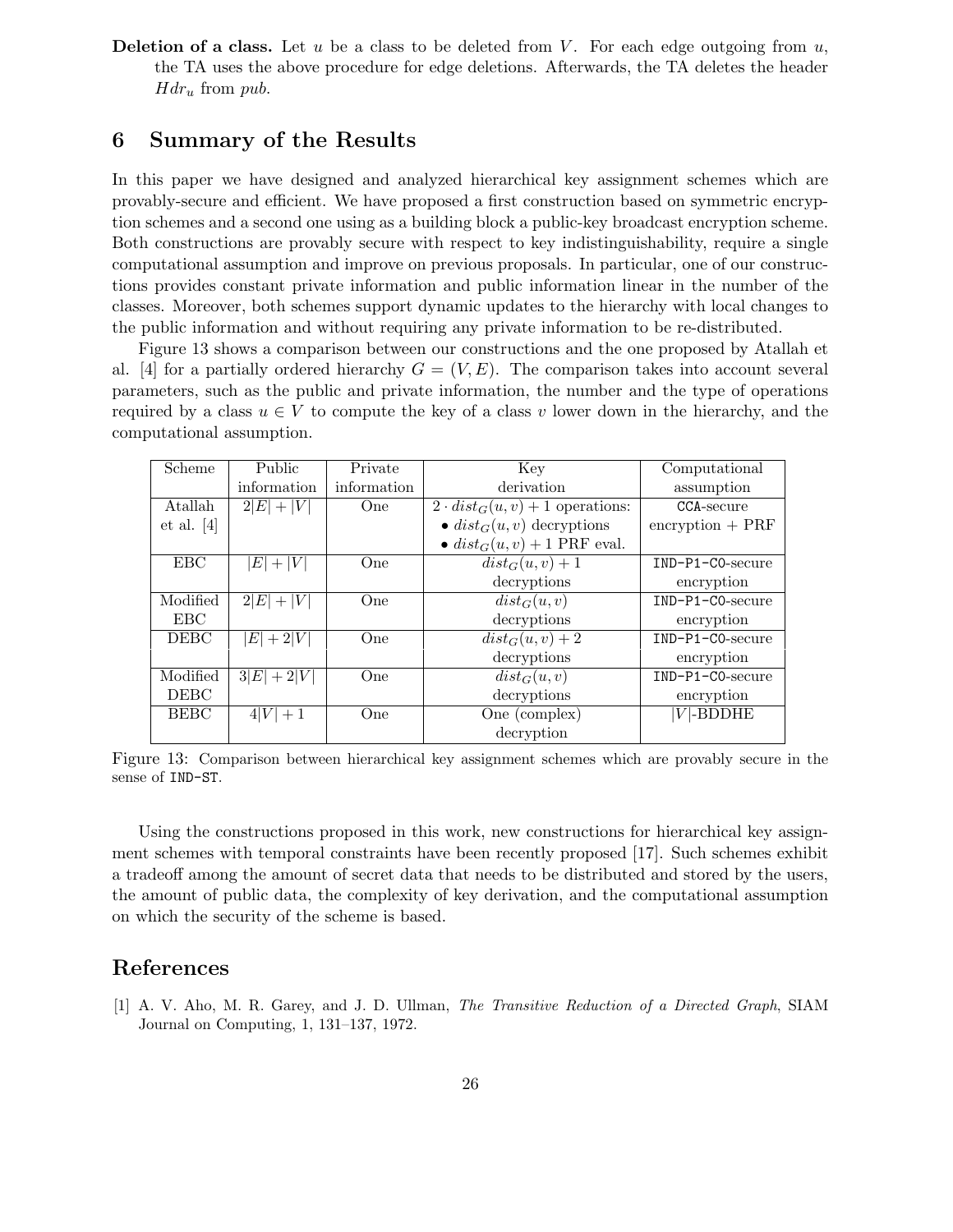- [2] S. G. Akl and P. D. Taylor, Cryptographic Solution to a Problem of Access Control in a Hierarchy, ACM Transactions on Computer Systems, 1(3), 239–248, 1983.
- [3] N. Alon and B. Schieber, Optimal Preprocessing for Answering On-line Product Queries, Technical Report TR 71/87, Institute of Computer Science, Tel-Aviv University, 1987.
- [4] M. J. Atallah, M. Blanton, N. Fazio, and K. B. Frikken, Dynamic and Efficient Key Management for Access Hierarchies, CERIAS Technical Report TR 2006-09, Purdue University. Preliminary version in Proc. of the 12th ACM Conference on Computer and Communications Security - CCS 2005, Alexandria, Virginia, USA, November 2005, 190–201.
- [5] M. J. Atallah, M. Blanton, and K. B. Frikken, Key Management for Non-Tree Access Hierarchies, in Proc. of the 11th ACM Symposium on Access Control Models and Technologies - SACMAT 2006, Lake Tahoe, California, USA, June 2006, 11–18.
- [6] G. Ateniese, A. De Santis, A. L. Ferrara, and B. Masucci, Provably-Secure Time-Bound Hierarchical Key Assignment Schemes, in Proc. of the 13th ACM Conference on Computer and Communications Security - CCS 2006, Alexandria, Virginia, USA, November 2006, 288–297. Full version available as Report 2006/225 at the IACR Cryptology ePrint Archive.
- [7] H. L. Bodlaender, G. Tel, and N. Santoro, Trade-offs in Non-reversing Diameter, Nordic Journal on Computing, 1, 111–134, 1994.
- [8] D. Boneh, X. Boyen, and E. Goh, Hierarchical Identity-based Encryption with Constant Size Ciphertexts, in Proc. of Advances in Cryptology - Eurocrypt 2005, Aarhus, Denmark, May 2005, Lecture Notes in Computer Science, 3493, 440–456.
- [9] D. Boneh, C. Gentry, and B. Waters, Collusion Resistant Broadcast Encryption with Short Ciphertexts and Private Keys, in Proc. of Advances in Cryptology - Crypto 2005, Santa Barbara, California, USA, August 2005, Lecture Notes in Computer Science, 3621, 258–275.
- [10] B. Chazelle, Computing on a Free Tree via Complexity-Preserving Mappings, Algorithmica, 2, 337–361, 1987.
- [11] T. Chen and Y. Chung, Hierarchical Access Control based on Chinese Remainder Theorem and Symmetric Algorithm, Computers & Security, 21(6), 565–570, 2002.
- [12] H. Y. Chien, Efficient Time-Bound Hierarchical Key Assignment Scheme, IEEE Transactions on Knowledge and Data Engineering, 16(10), 1301–1034, 2004.
- [13] J. Crampton, K. Martin, and P. Wild, On Key Assignment for Hierarchical Access Control, in Proc. of the 19th IEEE Computer Security Foundations Workshop - CSFW 2006, S. Servolo island, Venice, Italy, July 2006, 98–111.
- [14] A. De Santis, A. L. Ferrara, and B. Masucci, Cryptographic Key Assignment Schemes for any Access Control Policy, Information Processing Letters, 92(4), 199–205, 2004.
- [15] A. De Santis, A. L. Ferrara, and B. Masucci, Enforcing the Security of a Time-Bound Hierarchical Key Assignment Scheme, Information Sciences, 176(12), 1684–1694, 2006.
- [16] A. De Santis, A. L. Ferrara, and B. Masucci, Unconditionally Secure Key Assignment Schemes, Discrete Applied Mathematics, 154(2) , 234–252, 2006.
- [17] A. De Santis, A. L. Ferrara, and B. Masucci, New Constructions for Provably-Secure Time-Bound Hierarchical Key Assignment Schemes, available as Report 2006/483 at the IACR Cryptology ePrint Archive.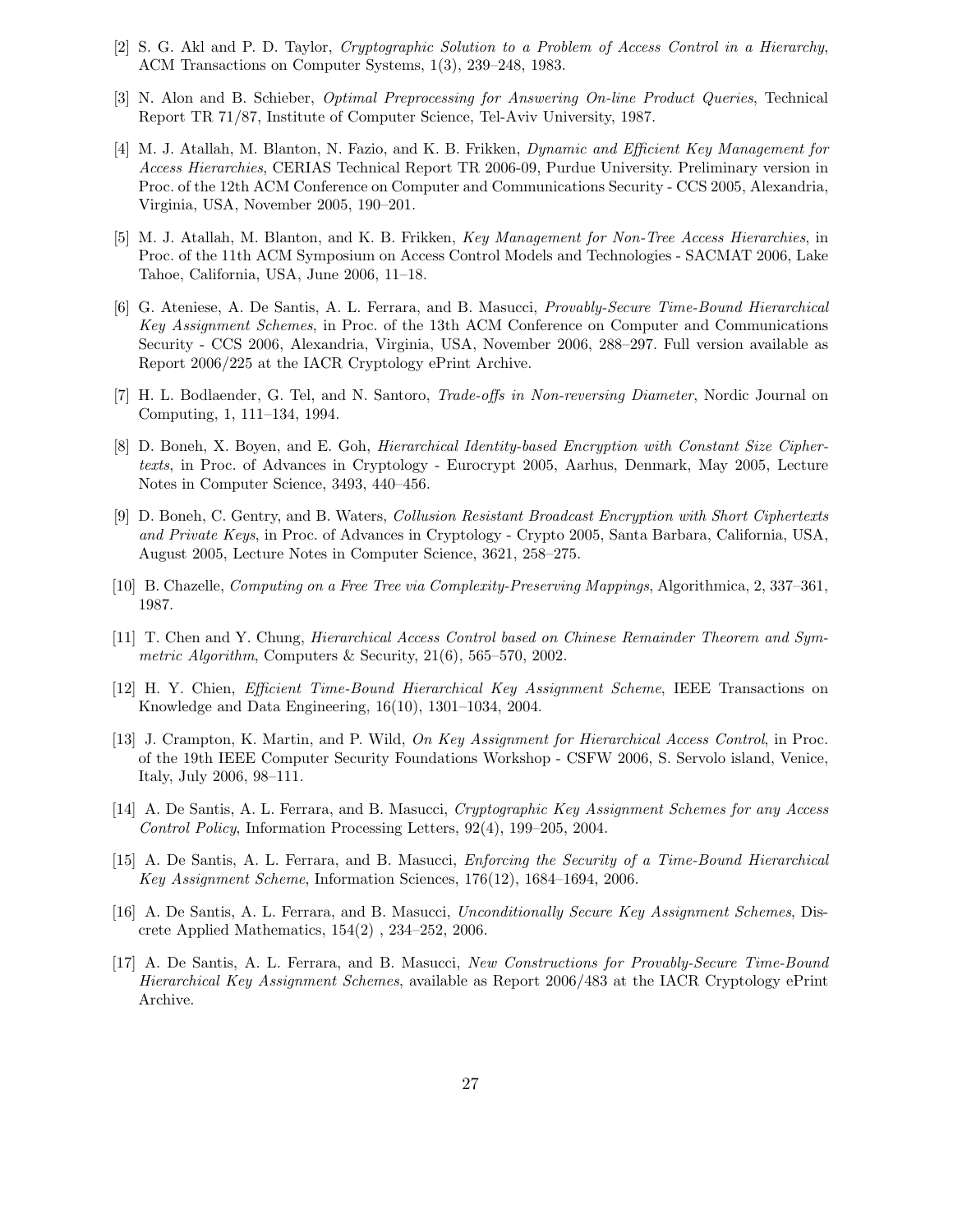- [18] Y. Dodis and N. Fazio, Public Key Broadcast Encryption Secure against Adaptive Chosen Ciphertext Attacks, in Proc. of the 6th International Workshop on Theory and Practice in Public Key Cryptography - PKC 2003, Miami, Florida, January 2003, Lecture Notes in Computer Science, 2567, 100–115.
- [19] B. Dushnik and E. W. Miller, Partially Ordered Sets, American Journal of Mathematics, 63, 600–610, 1941.
- [20] S. Goldwasser and S. Micali, Probabilistic Encryption, Journal of Computer and System Sciences, 28, 270–299, 1984.
- [21] L. Harn and H. Y. Lin, A Cryptographic Key Generation Scheme for Multilevel Data Security, Computers & Security, 9(6), 539–546, 1990.
- [22] W. Hesse, Directed Graphs Requiring Large Number of Shortcuts, in Proc. of the Fourteenth Annual ACM-SIAM Symposium on Discrete Algorithms - SODA 2003, Baltimore, Maryland, USA, January 2003, 665–669.
- [23] M. S. Hwang, A Cryptographic Key Assignment Scheme in a Hierarchy for Access Control, Mathematical and Computational Modeling, 26(1), 27–31, 1997.
- [24] J. Y. Hwang, D. H. Lee, and J. Lim, Generic Transformation for Scalable Broadcast Encryption Schemes, in Proc. of Advances in Cryptology - Crypto 2005, Santa Barbara, California, USA, August 2005, Lecture Notes in Computer Science, 3621, 276–292.
- [25] J. Katz and M. Yung, Characterization of Security Notions for Probabilistic Private-Key Encryption, Journal of Cryptology, 19, 67–95, 2006.
- [26] D. Knuth, The Art of Computer Programming,Vol. 1, Fundamental Algorithms, Addison-Wesley, 1973.
- [27] H. T. Liaw, S. J. Wang, and C. L. Lei, A Dynamic Cryptographic Key Assignment Scheme in a Tree Structure, Computers and Mathematics with Applications, 25(6), 109–114, 1993.
- [28] C. H. Lin, Dynamic Key Management Schemes for Access Control in a Hierarchy, Computer Communications, 20, 1381–1385, 1997.
- [29] S. J. MacKinnon, P. D. Taylor, H. Meijer, and S. G. Akl, An Optimal Algorithm for Assigning Cryptographic Keys to Control Access in a Hierarchy, IEEE Transactions on Computers, C-34(9), 797–802, 1985.
- [30] J. A. La Poutré, New Techniques for the Union-Find Problem, Technical Report RUU-CS-89-19, Department of Computer Science, Utrecht University, The Netherlans, 1989.
- [31] R. S. Sandhu, Cryptographic Implementation of a Tree Hierarchy for Access Control, Information Processing Letters, 27, 95–98, 1988.
- [32] V. Shen and T. Chen, A Novel Key Management Scheme based on Discrete Logarithms and Polynomial Interpolations, Computers & Security, 21(2), 164–171, 2002.
- [33] R. E. Tarjan, Efficiency of a Good but not Linear Set Union Algorithm, Journal of the ACM, 22, 215–225, 1975.
- [34] M. Thorup, On Shortcutting Digraphs, in Proc. of the 18th International Workshop on Graph-Theoretic Concepts in Computer Science - WG '92, Wiesbaden-Naurod, Germany, June 1992, Lecture Notes in Computer Science, 657, 205–211.
- [35] M. Thorup, Shortcutting Planar Digraphs, Combinatorics, Probability & Computing, 4, 287 315, 1995.
- [36] M. Thorup, Parallel Shortcutting of Rooted Trees, Journal of Algorithms, 23, 139–159, 1997.